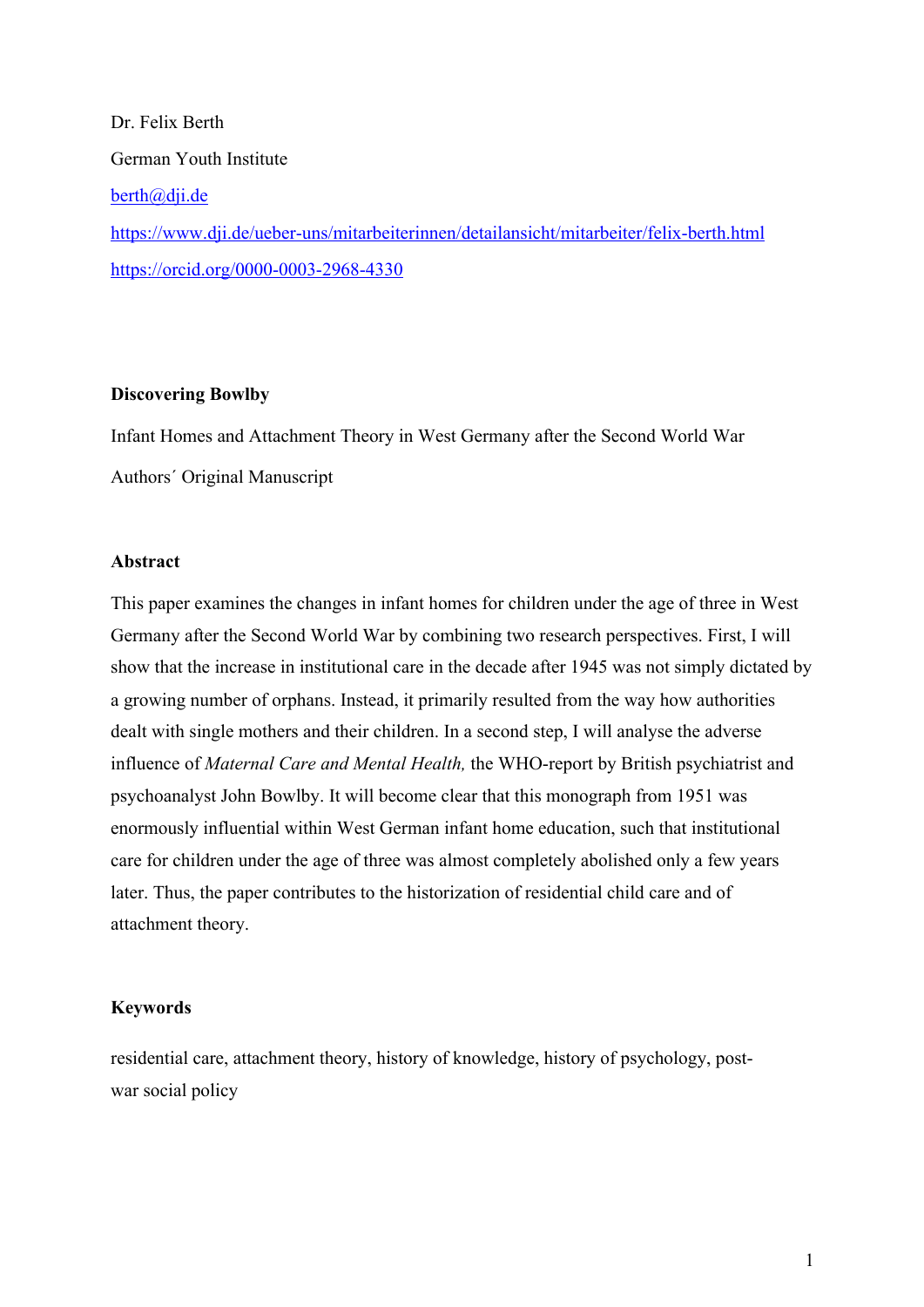This article has been published in *Paedagogica Historica – International Journal of the History of Education*, published by Taylor & Francis. The revised version after peer-review can be found here: https://doi.org/10.1080/00309230.2021.1934705

# **Introduction**

The views of the German population on child-rearing and early education did not change suddenly with the end of the Second World War, and authoritarian attitudes were retained for a long time. A pedagogy of hardship, as touted by the Nazis (but not only by them) continued to dominate. For example, the essential educational guidebook during the Nazi Reich, Johanna Haarer`s "Die deutsche Mutter und ihr erstes Kind" (*The German*  mother and her first child),<sup>1</sup> was printed from 1934 until 1987, selling more than half of the total circulation of 1.2 million copies in a slightly denazified version in the post-war-period.<sup>2</sup> In that book, Haarer advised parents to avoid emotional and physical closeness to the baby and to demand its strict obedience from the first day on.<sup>3</sup> Regarding the long-selling success of Haarer´s book, it is not surprising that child-centred concepts such as those by the

<sup>1</sup> Johanna Haarer, *Die deutsche Mutter und ihr erstes Kind* (Munich: J.F. Lehmanns, 1934).

<sup>2</sup> Johanna Haarer, *Die Mutter und ihr erstes Kind* (Rohrbach: Carl Gerber, 1987).

<sup>&</sup>lt;sup>3</sup> Haarer, a trained lung specialist and early admirer of Hitler, e.g. asked mothers not to show any empathy if a baby cried: "Dann, liebe Mutter, werde hart! Fange nur ja nicht an, das Kind aus dem Bett herauszunehmen, es zu tragen, zu wiegen, zu fahren oder es auf dem Schoß zu halten, es gar zu stillen" ("Now, dear mother, get tough! Just don`t start taking the child out of bed, carrying it, weighing it, driving it, or holding it on your lap, even breastfeeding it"). Haarer, *Die deutsche Mutter*, 158. The book served as a basis for the so-called *Reichsmütterschulung (Reich`s maternity training)*, attended by an estimated 3 million women.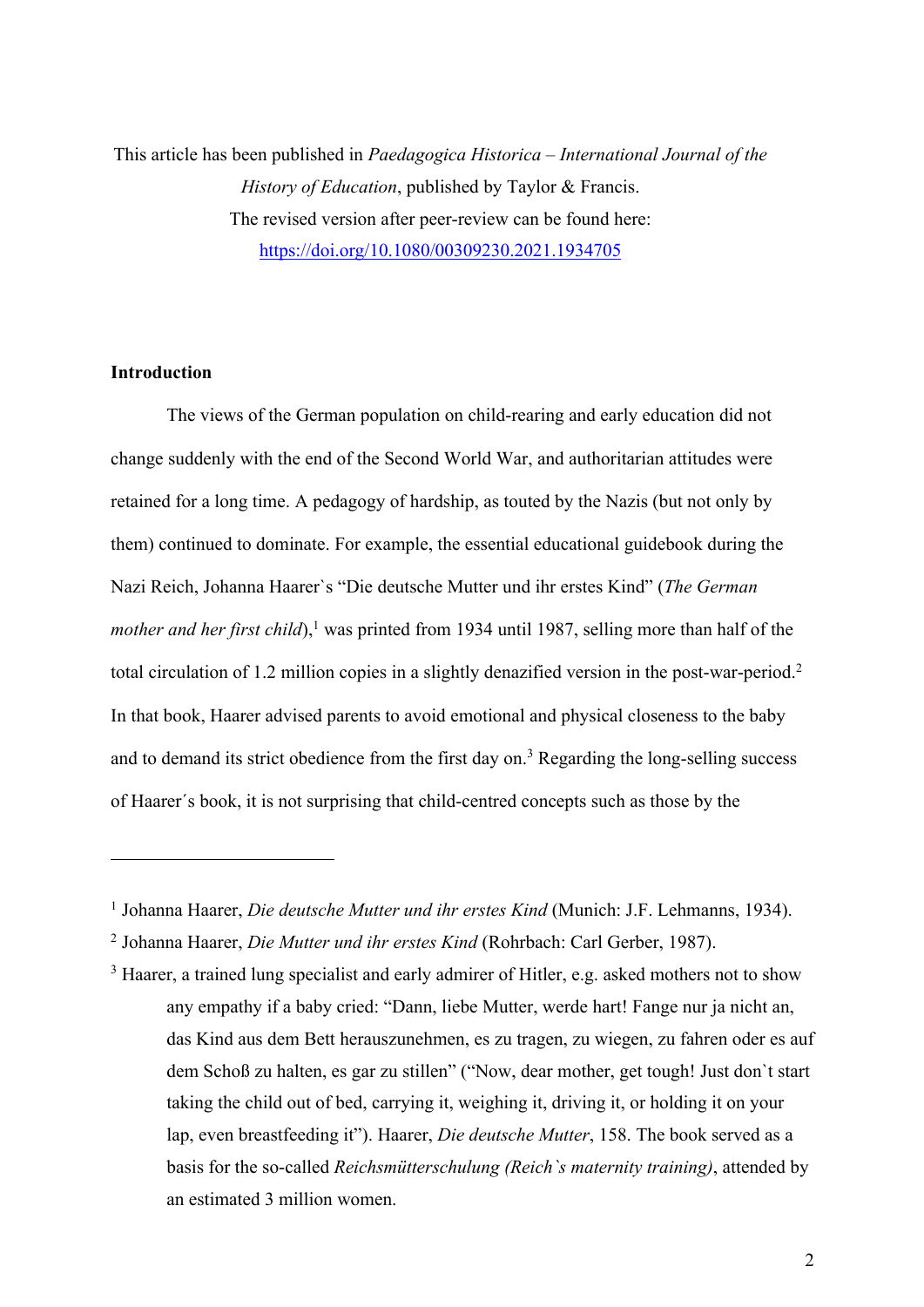internationally bestselling paediatrician Dr Spock had little success and remained mostly unknown in West Germany. *The Common Sense Book of Baby and Child Care,* available in the USA since 1946, sold millions of copies worldwide, <sup>4</sup> but in West Germany started to gain some popularity only in the late 1960s. After the Second World War, it took several decades until authoritarian educational concepts in West Germany began to vanish.

Likewise, residential care for infants in West Germany was dominated by authoritarian principles for decades. We know from the German history of education that young people in institutional care were often beaten up, humiliated, sexually abused, and deprived of education in the 1950s and 1960s. <sup>5</sup> These conditions, which in Germany, like in other countries, were investigated by parliamentary commissions in the last decade, cannot solely be explained by the continuity of National Socialist authoritarian ideas since similar cruelties have also been described for Western countries without fascist prehistory.<sup>6</sup> Nevertheless, in the context of residential care history it should be noted that the slow West German

- <sup>4</sup> Spock`s enormous success, often described for the US and UK, can also be found in Western Europe: Nelleke Bakker and Janneke Wubs, "A Mysterious Success: Doctor Spock and the Netherlands in the 1950s," *Paedagogica Historica* 38, no. 1 (2002): 209–26, doi.org/10.1080/0030923020380110.
- <sup>5</sup> Bernhard Frings and Uwe Kaminsky, *Gehorsam, Ordnung, Religion. Konfessionelle Heimerziehung 1945–1976* (Münster: Aschendorff, 2011); Karsten Laudien and Anke Dreier-Horning, *Jugendhilfe und Heimerziehung im Sozialismus* (Berlin: Berliner Wissenschafts-Verlag, 2016).
- <sup>6</sup> For example, for Switzerland: *Fremdplatziert. Heimerziehung in der Schweiz 1940–1990*, ed. Gisela Hauss, Thomas Gabriel, and Martin Lengwiler (Zurich: Chronos, 2018); for Canada: Paulette Regan, *Unsettling the Settler Within: Indian Residential Schools, Truth Telling, and Reconciliation in Canada* (Vancouver: UBC, 2010); for Ireland: Harry Ferguson, "Abused and Looked After Children as `Moral Dirt`: Child Abuse and Institutional Care in Historical Perspective," *Journal of Social Policy* 36, no. 1 (2007): 123–39, doi.org/10.1017/S0047279406000407.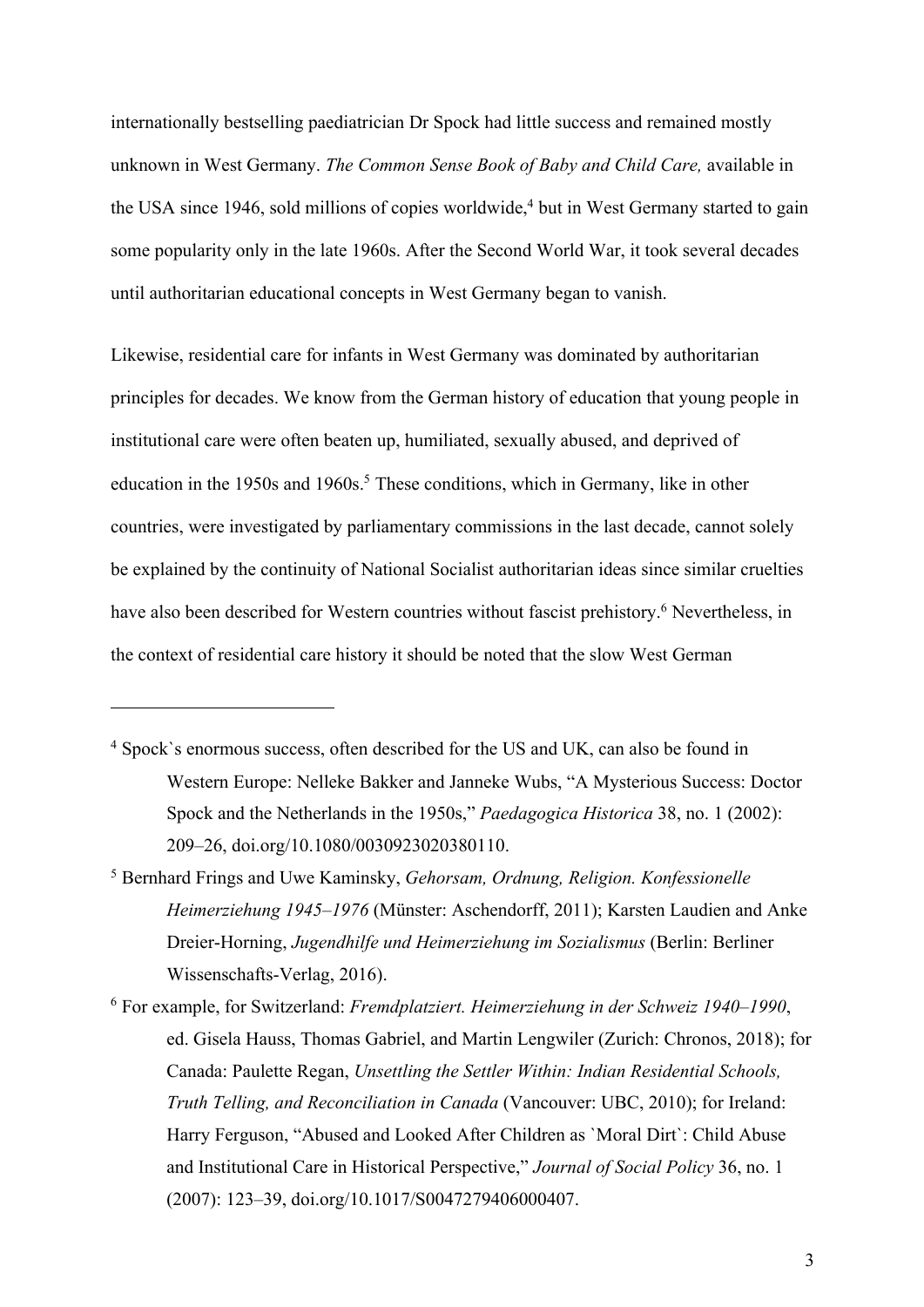liberalisation after 1945 did not initially affect the infant homes. Only during the student revolt in 1968 did a broad public turn to the so-called German "Heimskandal" ("residential care scandal"), after which numerous reforms improved the conditions in these institutions from the 1970s onwards. 7

All the more astonishing is a development on which this paper will concentrate. In West Germany, residential care for children under the age of three came into a critical focus in the professional arena as early as the 1950s. This debate at the intersection of early care and public welfare was caused by the publication of *Maternal Care and Mental Health* by the British psychoanalyst and psychiatrist John Bowlby.<sup>8</sup> The renowned book commissioned by the WHO was not translated into German for two decades, which is why research so far has assumed that Bowlby`s ideas found their way into Germany only with a considerable delay.9 However, as this article will show, the book was received intensively less than two years after its publication in West Germany with the debate taking place not in the media, but in the publications of experts from medical and educational disciplines. In this way, the role of Bowlby`s book in stopping the post-war growth of residential care becomes clear in detail.

The paper is organised in three parts. First, the development of residential care for children in

<sup>7</sup> Manfred Kappeler, "Heimerziehung in der Bundesrepublik Deutschland (1950–1980) und der Deutschen Demokratischen Republik," *Forum Erziehungshilfen* 14, no. 2 (2008): 68–74.

<sup>8</sup> John Bowlby, *Maternal Care and Mental Health* (Geneva: World Health Organization, 1951).

<sup>9</sup> Miriam Gebhardt, *Die Angst vor dem kindlichen Tyrannen. Eine Geschichte der Erziehung im 20. Jahrhundert* (Munich: DVA, 2009), 177; Claudia Moisel, "Geschichte und Psychoanalyse. Zur Genese der Bindungstheorie von John Bowlby," *Vierteljahreshefte für Zeitgeschichte* 65, no. 1 (2017): 72, doi.org/10.1515/vfzg-2017- 000.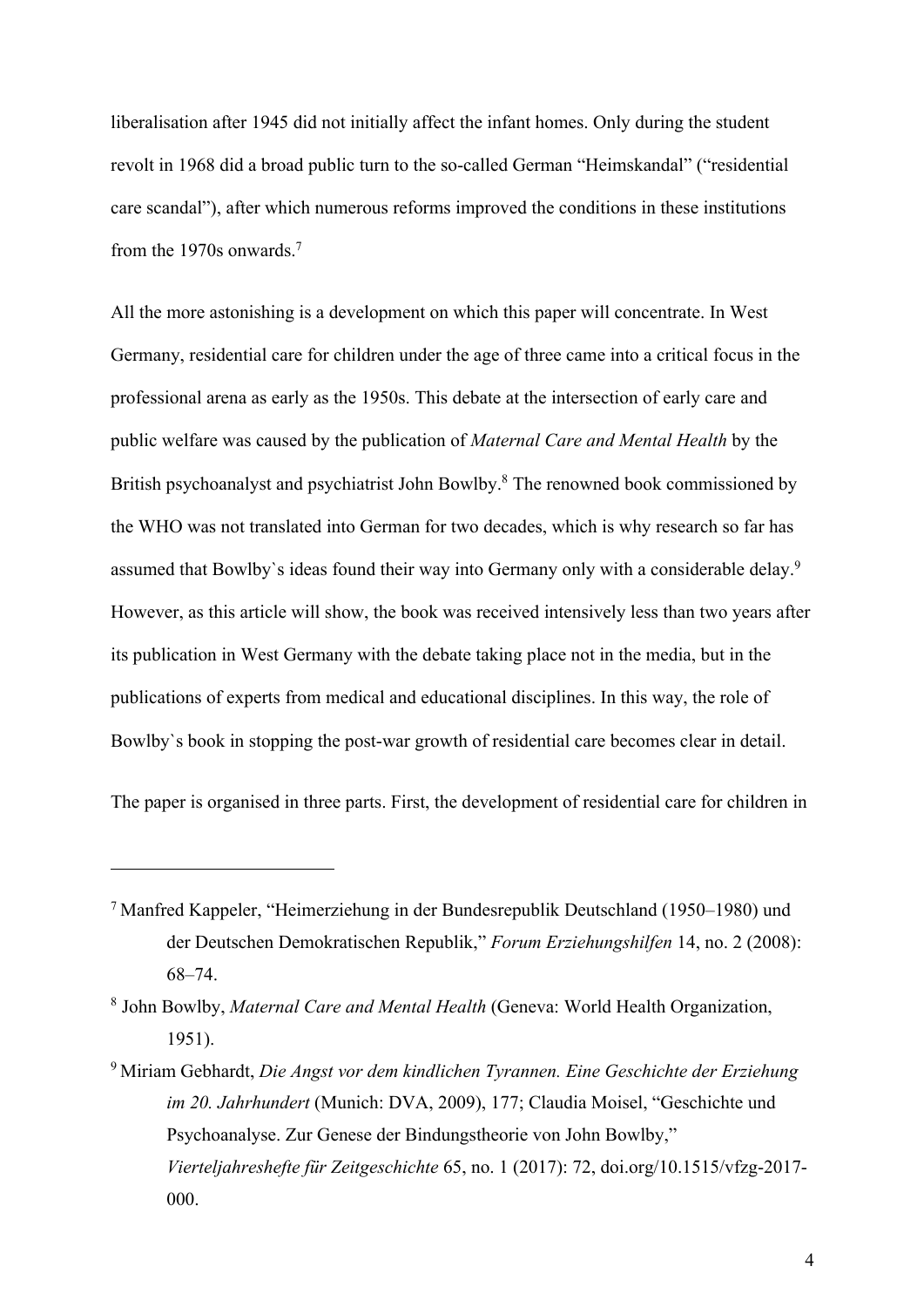West Germany is traced in the immediate post-war years. After 1945, a significant increase in the number of children in these institutions is discernible. It is argued that this growth can not be fully explained by the severe living conditions of families, but was to a great extent a consequence of the moral concepts of the time. The second part offers an analysis of the reception of Bowlby`s early work and especially of some films inspired by him. Thus, this part also sheds light on the early history of attachment theory in West Germany,<sup>10</sup> a topic that has recently been elucidated for Great Britain and the United States.<sup>11</sup> Finally, the third section traces what it meant for residential care that the West German institutions` protagonists soon came to know Bowlby`s considerations. We find that especially authorities changed their guidelines fundamentally and abolished the placement of babies and toddlers in institutions within a few years. In this way, Bowlby was perceived – at least in the West-German 1950s – mainly as an advocate for small children, less as an opponent of female employment as he was seen in the Western hemisphere in the 1970s.

The analysis is based on primary sources from this period, such as journals, articles, and monographs by key figures from the disciplines of medicine and education, as well as archival material and official West-German data on residential care.

 $10$  Strictly speaking, it is not correct to add Bowlby's 1951 publication to attachment theory: it was only in the late 1960s that Bowlby and Mary Ainsworth developed this term. Lacking a better phrase, this paper also summarises the early works with their focus on "maternal deprivation" under attachment theory.

<sup>&</sup>lt;sup>11</sup> Michal Shapira, *The War Inside. Total War, and the Making of the Democratic Self in Postwar Britain* (Cambridge: Cambridge University Press, 2013); Marga Vicedo, *The Nature and Nurture of Love. From Imprinting to Attachment in Cold War America* (Chicago: University of Chicago Press, 2013).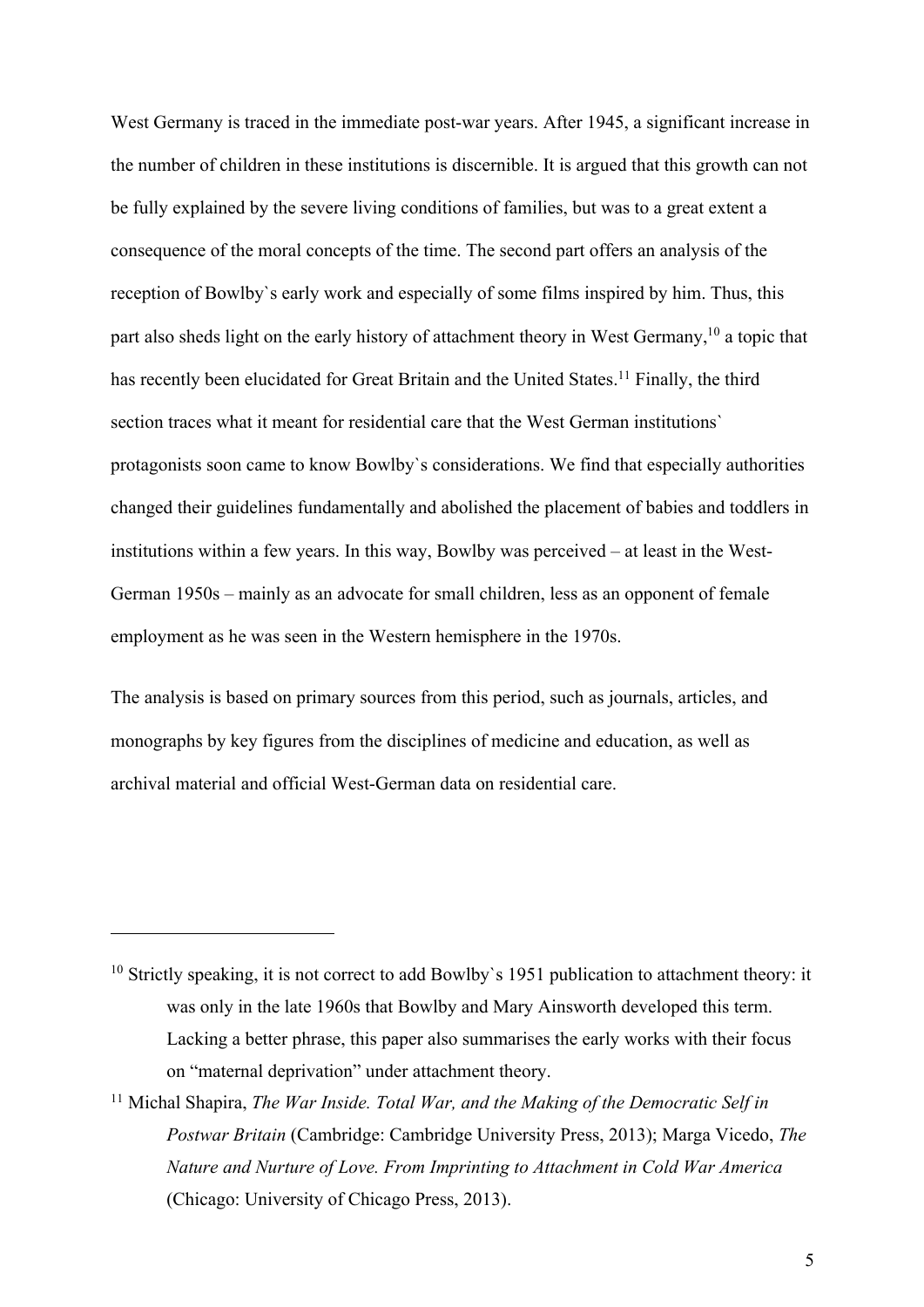### **The Revival of the Orphanages**

### *Altötting, a Catholic Example*

Immediately after the Second World War, more and more children were placed in residential care, many of them babies or toddlers. Described for continents and countries as well as for cities<sup>12</sup>, the growth of the orphanages has often been interpreted as a direct consequence of the war: According to contemporary estimates, around 13 million children in Europe in 1945 had lost at least one parent.<sup>13</sup> However, institutional care for young children has always been closely linked to far-reaching moral and psychological-pedagogical questions, concerning not only orphans: What was considered a "normal" family, what was an "incomplete" one? Did an unmarried mother and her child constitute a "normal" or an "incomplete" family? Or was this perhaps no family at all, as an imminent German legal expert argued?<sup>14</sup> Moreover, how should government agencies deal with non-orphaned

- <sup>12</sup> For example concerning the continent of Australia: Nell Musgrove, "Twice Forgotten: Assessing the Scale and Nature of Foster Care Coverage in Australian Historical Newspapers," *The History of the Family* 25, no. 1 (2020): 70–93, doi.org/10.1080/1081602X.2019.1647264; for the Czechoslovakian state: Frank Henschel, "`All children are ours` – Children`s Homes in Socialist Czechoslovakia as Laboratories of Social Engineering," *Bohemia* 56, no. 1 (2016): 122–44, doi.org/10.18447/BoZ-2016-4149; for the city of Ghent: Liselot De Wilde and Bruno Vanobbergen, "Between a Contaminated Past and a Compromised Future: the Case of the Ghent Orphanages (1945–1984)," *Paedagogica Historica* 51, no. 5 (2015): 631– 43, doi.org/10.1080/00309230.2015.1021360.
- <sup>13</sup> Thérèse Brosse, *War-handicapped Children. Report on the European Situation* (Paris: Unesco, 1950), 28. She quotes data from the International Committee of the Red Cross.
- <sup>14</sup> Heinrich Webler, an expert on guardianship law in Nazi times as well as in the young German republic, argued in a legal opinion in 1961 that an incomplete family, consisting of a mother and her child, was no family at all, "weder tatsächlich noch im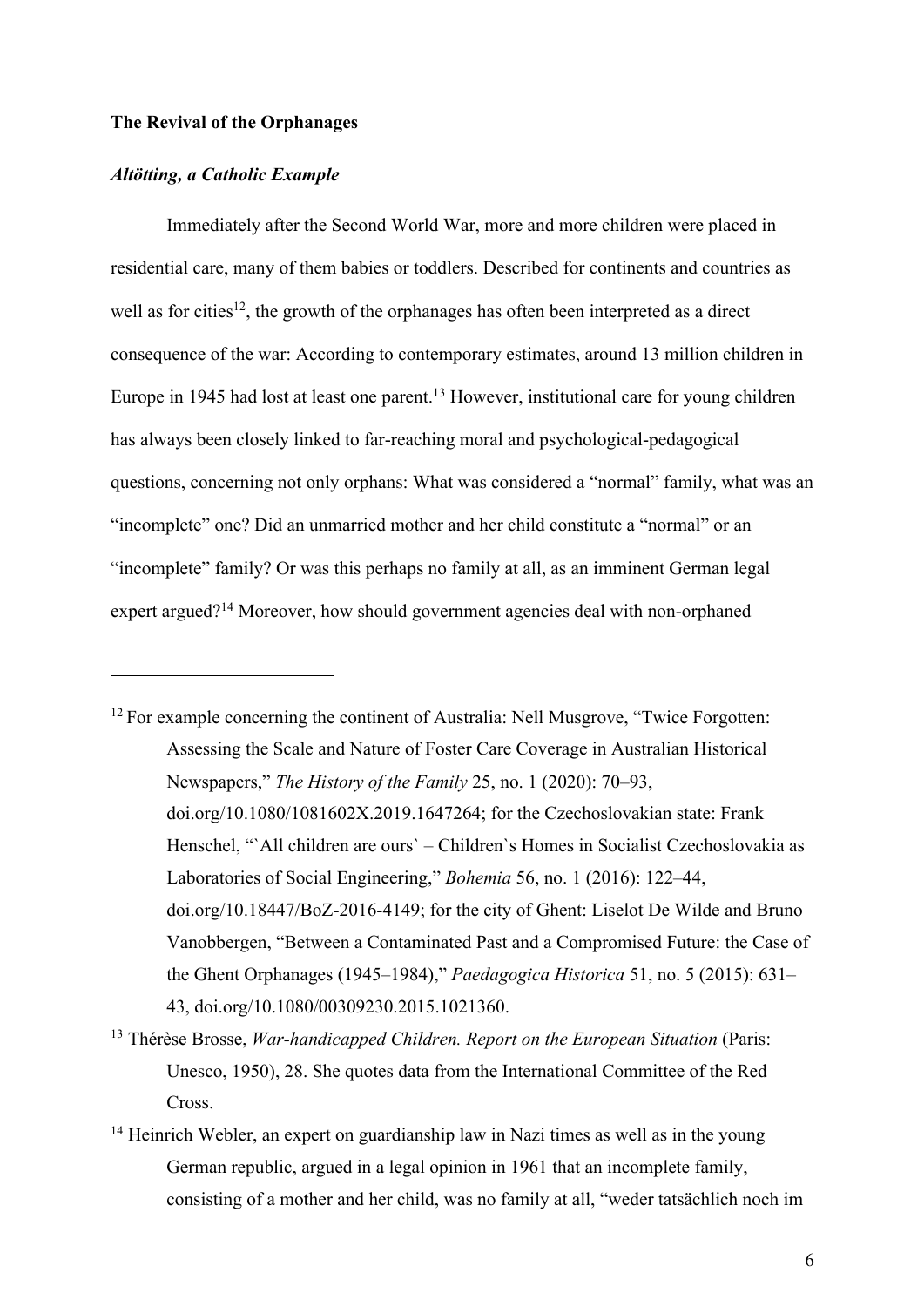children from "broken" families? Could they be adequately looked after in institutions? Each answer assessed illegitimacy and contained views on appropriate care for babies and toddlers.

The example of a residential institution in the small Bavarian town of Altötting will show how these questions were answered implicitly in 1945/46, leading to an increasing number of children in early institutional care. At the end of the Second World War, Altötting, a Catholic place of pilgrimage with a long tradition of Marian worship, had about 8.500 inhabitants. The nuns of the *Seraphisches Liebeswerk* ("Angelic work of love"), together with a social worker, decided to set up an infant home in autumn 1945, justifying this with a lack of foster care families. Choosing a highly symbolic date, the sisters took in the first baby on December 24, 1945. Three months later, the Order already looked after 25 babies and toddlers with numbers rising sharply. For a small town like Altötting, with only a few hundred newborns in the postwar-period, this seems quite a lot.

At Christmas in 1946, the nuns set up a crib with real hay and straw. "Darin lag ein lebendiges Christkindl. Kinder hatten wir ja genug" ("Therein was a living Christ Child. Obviously, we had enough children"), a nun reported later. The high-ranking priest who attended the Christmas party is said to have wept when seeing the baby. <sup>15</sup> Beyond their emotions about the babies and toddlers, the Altötting nuns also seemed proud of the Catholic

Rechtssinne" ("neither in law nor in fact"). Dag Schölper, "Disziplinierung der Geschlechter im Namen des Kindeswohls. Eine Geschichte der Beistandschaft des Jugendamtes für `uneheliche` Kinder" (PhD diss., Freie Universität Berlin, 2010), 331.

<sup>&</sup>lt;sup>15</sup> Irene Haslberger, "Erfahrungsbericht über die ersten Jahre nach der Eröffnung des Kinderkrankenhauses in Altötting aus der Sicht einer Kinderkrankenschwester," in *Geschichte der Kinder- und Jugendmedizin in der Region Inn und Salzach,* ed. Paul Hammer (Altötting: Paul Hammer, without year), https://www.kinderaerztealtoetting.de/hintergrundinformationen/geschichte (accessed June 24, 2020).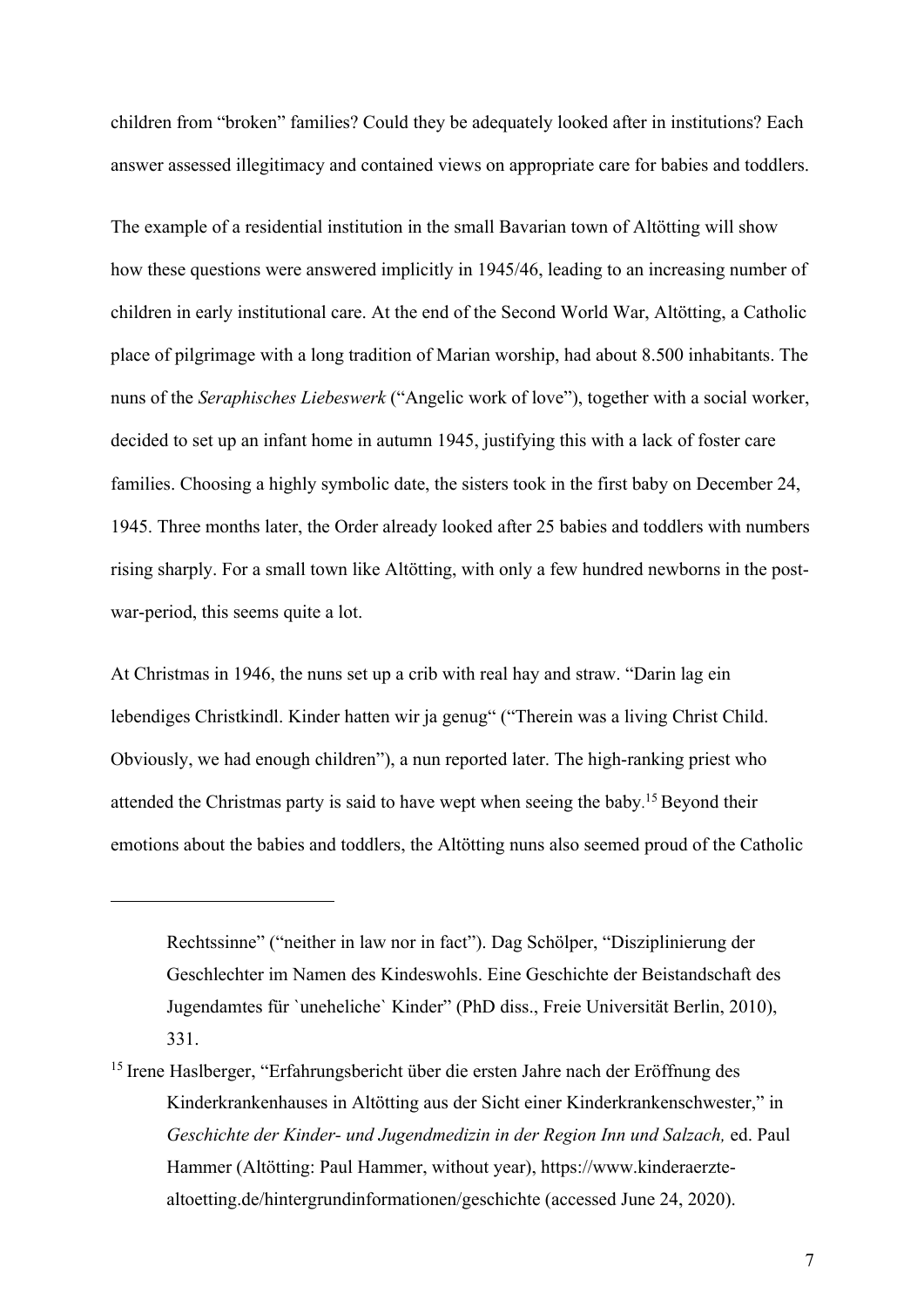restart after the significant Nazi influence on residential care. In retrospect, these years appear – also due to the reminiscence of Christ`s birth story – as the glorious years of the Order, with the numbers of institutionalised children continously rising: In May 1947, there were already 30 babies and toddlers cared for, in December 1951 then 75.<sup>16</sup> In a deeply catholic town, the new institution seemed to be a highly necessary addition to the welfare system.

However, there is one remarkable omission in the documents. It remains unclear which children in Altötting were admitted to residential care, with the sources stating that the institution was intended for "healthy" children, thus not being a hospital but a residential institution. A medical officer called the institutionalised children "die Ärmsten der Armen" ("the poorest of the poor")<sup>17</sup>, and Sister Irene gave a vague and somewhat bashful hint, the mothers "could not have the children with them for various reasons".<sup>18</sup> A paediatrician working there became more transparent in her memories: "Die asozialen, armseligen und verlassenen Kinder" ("The antisocial, poor and abandoned children") had been brought to the infant home; there was no longer any talk of babies whose parents had died.<sup>19</sup> This suggests that a child`s family, rather than its orphan status, was the most common cause for being placed in such an institution.

<sup>&</sup>lt;sup>16</sup> Staatsarchiv München, Regierung von Oberbayern (RA) 100916: Regierung von Oberbayern, Bescheid, May 27, 1947 / Landratsamt Altötting an Regierung von Oberbayern, December 11, 1951.

<sup>17</sup> Staatsarchiv München, Regierung von Oberbayern (RA) 100916: Staatliches Gesundheitsamt Altötting an den Landrat Altötting, May 27, 1946.

<sup>18</sup> Haselberger, Erfahrungsbericht.

<sup>19</sup> Marianne Lechner, "Leserbrief," *Alt-Neuöttinger Anzeiger*, July 13, 1985.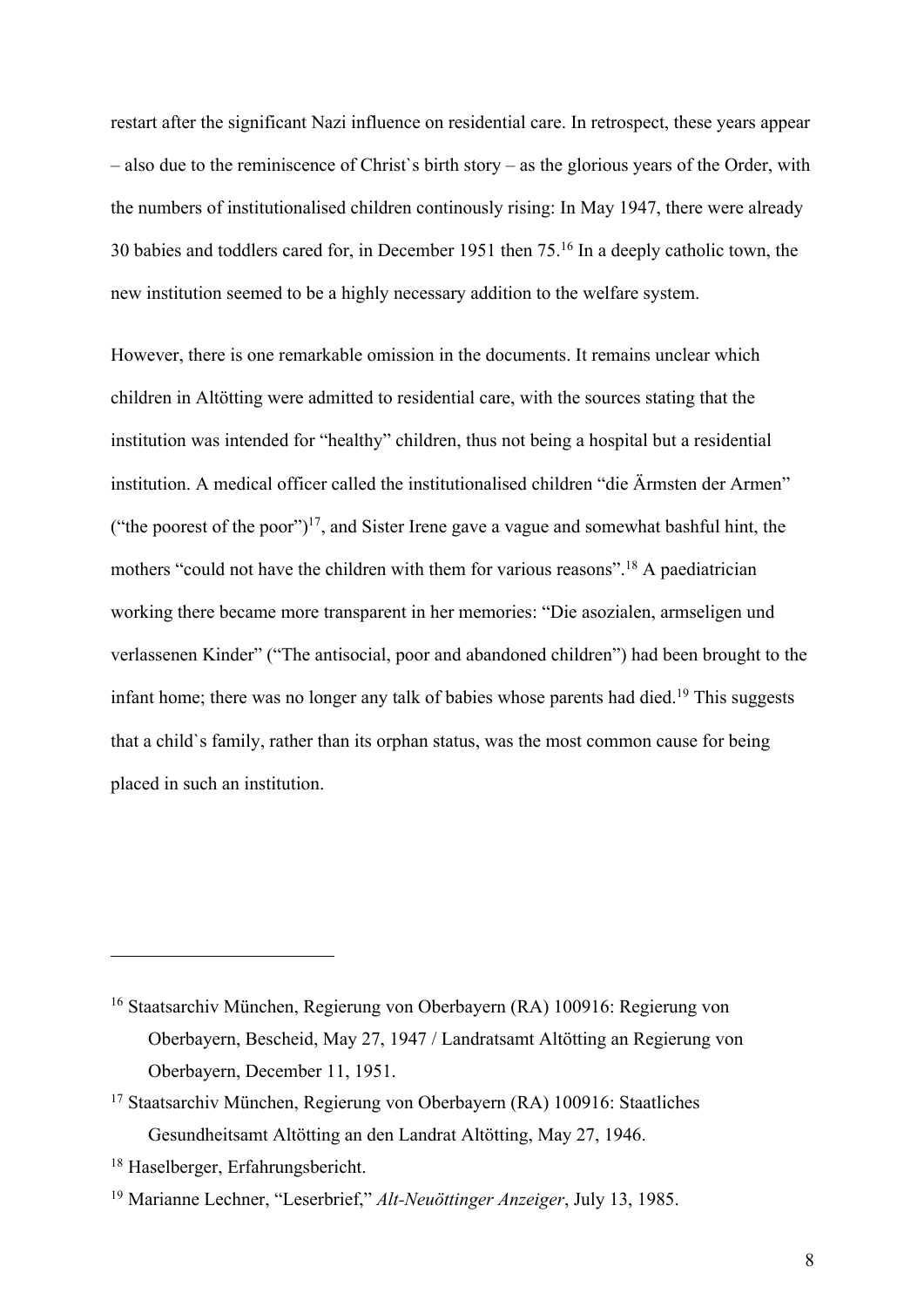#### *A Growing Branch in the Post-War Era*

The best way to determine whether the example from Altötting is an isolated case or shows a common West German trend is to use the official data on residential care. However, for the Federal Republic of Germany these are only available from the early 1950s onwards. An analysis of the immediate post-war years must therefore rely on regional data.<sup>20</sup> It makes sense to use the example of West Berlin, occupied by the three Western powers and offering detailed information on residential care placements since 1945.<sup>21</sup>

Here we find a growing residential care sector, with the number of institutions rising from 53 in September 1945 to 93 in December 1945 and to 132 in September 1947. Accordingly, the number of children increased massively, from around 2,700 shortly after the war to 7,200 in late summer of 1947.<sup>22</sup> This development can be linked to the immediate post-war period: Many fathers had died in the war or were still in captivity. Berlin mothers had to take care of their children under extremely severe conditions – destroyed housing, food shortages, and a long cold spell, especially in 1946/47. It seems plausible that at least some women felt that their children were better cared for in residential institutions.

<sup>&</sup>lt;sup>20</sup> The data for West Germany as a whole are analysed in the third chapter, with a focus on residential care for children under three years of age.

<sup>21</sup> The *Statistical Office of the Reich*, situated in Germany`s capital, carried out a Berlin census already in August 1945. However, these results were described by the statisticians as of limited value. In December 1945, a second census followed, based on the distribution of food brands and also ascertaining the number of people receiving "community catering" in institutions. Because food issues were at the centre of interest at that time, this item probably recorded the number of children in residential care accurately. Kirsten Tag and Klaus Voy, "Volkszählungen in Berlin seit Bestehen des Statistischen Amtes der Stadt Berlin," *Zeitschrift für amtliche Statistik Berlin-Brandenburg* 6, no. 1–2 (2012): 36–57.

<sup>22</sup> Hauptamt für Statistik, *Berlin in Zahlen 1947* (Berlin: Kulturbuch-Verlag, 1947), 309.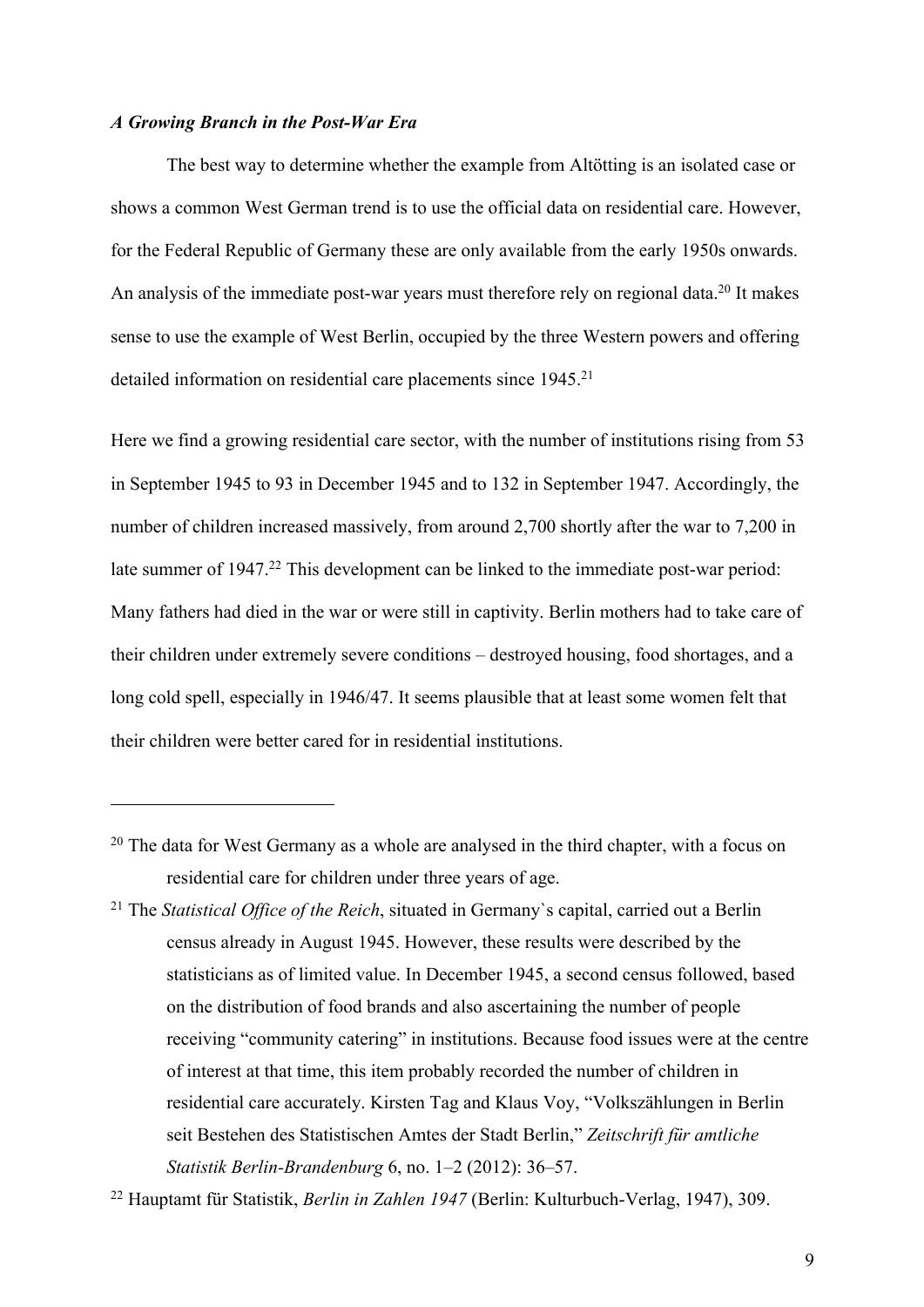Nevertheless, this trend towards taking non-orphaned children into care lasted much longer than it met the immediate families` needs. Even after the founding of the Federal Republic in 1949, the number of children and adolescents in the Berlin institutions continued to rise, reaching its maximum in 1955. Considering that the total number of children in West Berlin declined significantly in the 1950s, the numbers are even more striking: the highest utilisation rate for residential care in West Berlin was reached as late as 1958, 13 years after the end of the war. At that time, 2.8 per cent of all Berlin children under 15 years lived there, almost every fortieth child,<sup>23</sup> partly confirming that the number of children at risk in the 20th century was continuously increasing.<sup>24</sup>

This increase, continuing for more than a decade, thus cannot be attributed only to the immediate post-war period with its burdensome living conditions of families. An additional explanation can be found in German law. Since the early 20<sup>th</sup> century German state authorities took custody for every newborn non-marital child. Therefore the legal ward of an "illegitimate" child could decide whether this child could stay with his mother or was placed in residential care or in a foster family. This principle was preserved in the Weimar republic of the 1920s as well as in the era of National Socialism and in the young Federal Republic of Germany.<sup>25</sup> Although the greater part of these children remained with their mothers (and often

<sup>23</sup> Statistisches Landesamt Berlin, ed., *Statistisches Jahrbuch Berlin,* vols. 1951–1961 (Berlin: Kulturbuch Verlag, 1951–1961).

<sup>24</sup> Jeroen Dekker, "Children at Risk in History: a Story of Expansion," *Paedagogica Historica* 45, no. 1–2 (2009): 17–36, doi.org/10.1080/00309230902746206.

<sup>25</sup> Sibylle Buske, *Fräulein Mutter und ihr Bastard. Eine Geschichte der Unehelichkeit in Deutschland* (Göttingen: Wallstein, 2004). In contrast, the socialistic German Democratic Republic (GDR) stressed female emancipation and adopted the law in favour of non-married mothers in 1950. In this article, the East German developments, some of which are fundamentally different, must be excluded.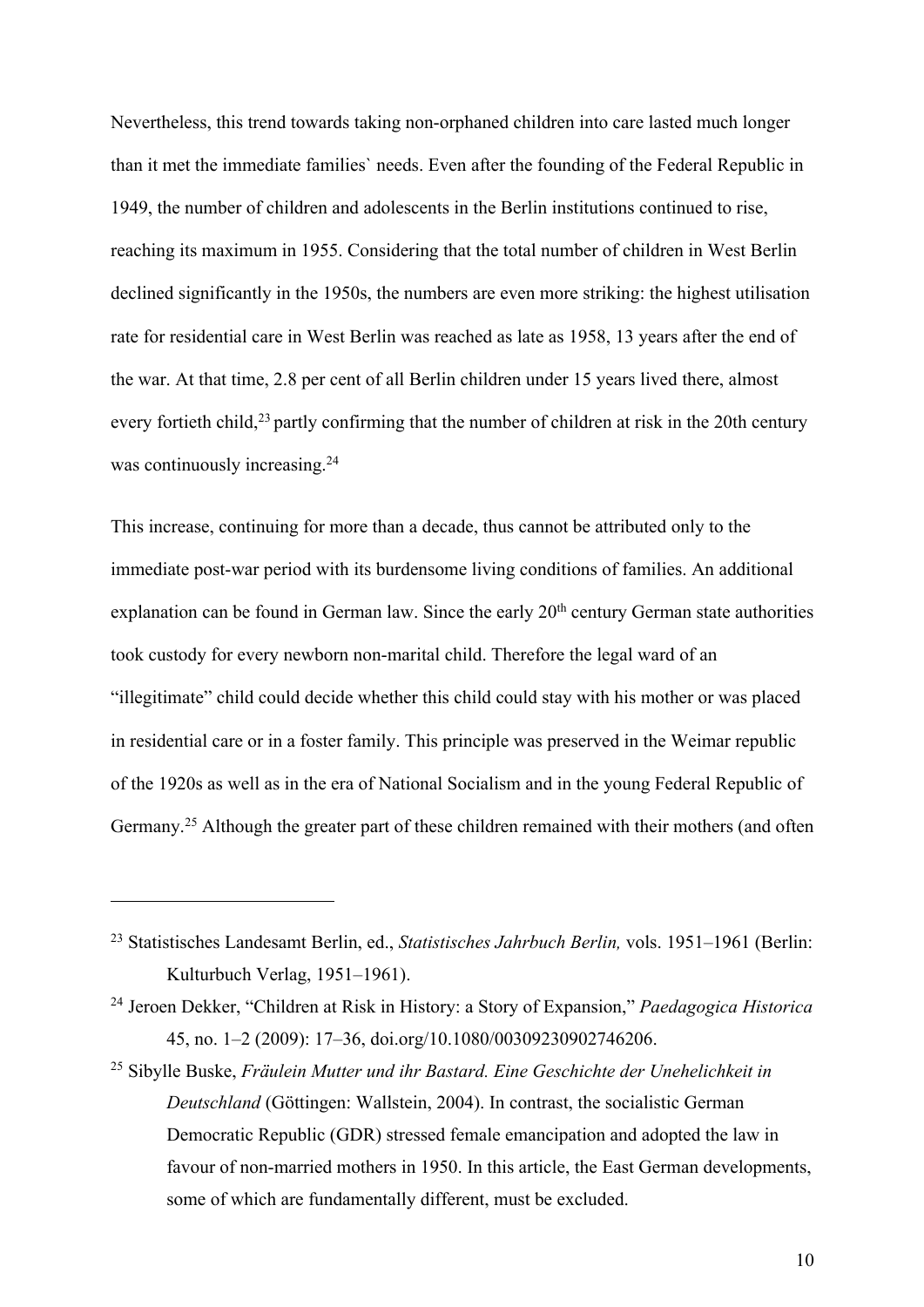their grandparents) the rate of placements was significant. Again, sources from West Berlin show the extent of this practise: In 1950 – the first year with available data on this topic, when about 380.000 children under 15 years lived in West-Berlin – 26.500 of them were under the ward of the West-Berlin administration because their mothers were not married (about 7 per cent). Approximately 5.000 of them grew up in residential or foster care. <sup>26</sup> This means that one in five "illegitimate" children did not live with their mother, with no decline of this high rate over the next decade.

This indicates the authorities` willingness to remove children from their families. A *Hauptkinderheim* ("main infant home") was set up in West Berlin in 1950 to test and monitor children at risk. At a conference of therapists and educators with about 3,000 visitors in the summer of 1951, a child guidance worker praised the new institution as "a good help in selecting homes", since after their initial stay for the purpose of diagnosis, the children were distributed to the city's more than 100 different institutions.<sup>27</sup> In the early 1950s, the *Hauptkinderheim,* which a few years later was described as a nightmare even by government officials<sup>28</sup>, was seen as a modern place where children could be closely watched, diagnosed,

<sup>27</sup> Hildegard Knies, "Moderne Heimerziehung für seelisch auffällige Kinder," in *Analytische Psychotherapie und Erziehungshilfe – Kongressbericht*, ed. Senat von Berlin (Berlin: A. Daehler, 1951), 158.

<sup>28</sup> In 1969 two reformers, Peter Wiedemann and Martin Bonhoeffer, became head of the home supervisory authority in Berlin. Looking backward, Wiedemann remembered especially the *Hauptkinderheim* as threatening: "Manche Heime waren in Baracken untergebracht, schlimmer noch empfanden wir aber diesen riesigen Neubau des Hauptkinderheims, wo mehr als vierhundert Kinder, auch Säuglinge untergebracht waren. Ein klinischer Bau, ein Labyrinth, wo man nicht so recht den Ein- und Ausgang fand, wo Sachbeschädigungen, Bambulen der Kinder keine seltenen

<sup>26</sup> Statistisches Landesamt Berlin, *Statistisches Jahrbuch Berlin,* vol. 1952 (Berlin: Kulturbuch-Verlag, 1952), 253.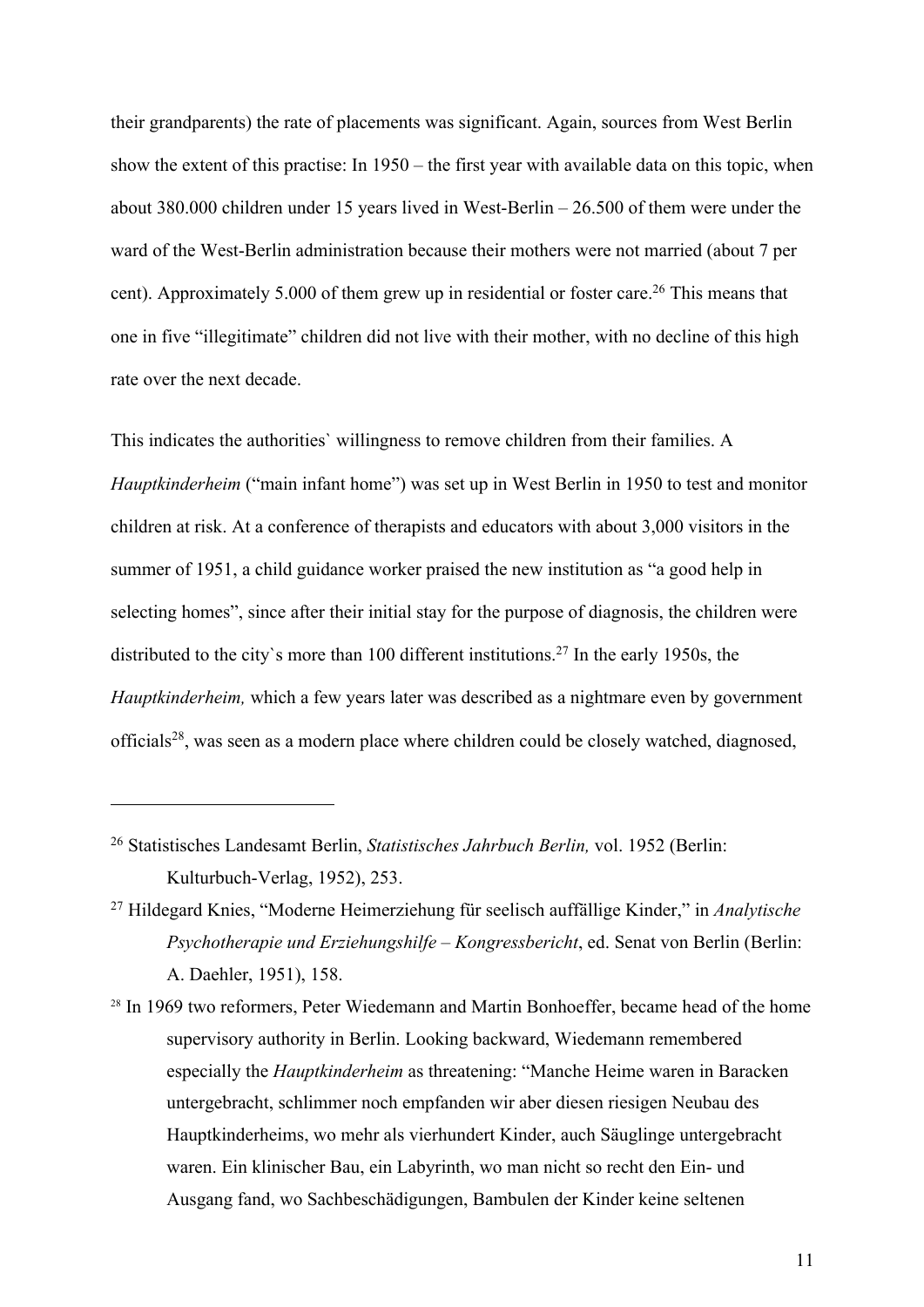and separated. A distinction was made between "normal" and "abnormal" children (considered as a characteristic of the  $1950s^{29}$ ), and parents with children in residential care were disregarded socially. The Berlin child guidance worker in 1951 said things straight:

Man hilft dem Kind dann wenig damit, daß man aus einem sentimentalen Gefühl heraus meint, weil es nun einmal die Mutter oder der Vater ist, müßte in jedem Falle eine Verbindung zusammengeleimt werden.<sup>30</sup> (It does not help a child if we "glue" a family together just because we have sentimental feelings towards mothers and fathers.)

Tacitly, this practice of separating instead of "glueing together" related mostly to children from lower-class families. In the 1950s, German professionals rarely became as clear as a self-proclaimed "Heimerzieher alter Schule" ("old school infant home educator"), who complained about "moral, physical, religious disgrace and threat". According to him, children in these families were abused by their fathers, and girls were sold to men by domineering mothers; one could find "disgusting scenes of brutality, strife, shamelessness in front of the

Ereignisse waren." ("Some institutions were housed in barracks, but we felt even worse about this huge new building of the *Hauptkinderheim*, which housed more than four hundred children, including babies. A clinical building, a labyrinth, where one could not find the entrance and exit, where damage to property and riots of the children were not uncommon.") Manfred Kappeler, *Heimerziehung in der Bundesrepublik Deutschland*: 70.

<sup>&</sup>lt;sup>29</sup> André Turmel, "Towards a Historical Sociology of Developmental Thinking: The Case of Generation," *Paedagogica Historica* 40, no. 4 (2004): 419–33, doi.org/10.1080/0030923042000250983; see also Nelleke Bakker, "A Culture of Knowledge Production: Testing and Observation of Dutch Children with Learning and Behavioral Problems (1949–1985)," *Paedagogica Historica* 53, no. 1–2 (2017): 7–23, doi.org/10.1080/00309230.2016.1273246.

<sup>30</sup> Knies, *Moderne Heimerziehung*, 161.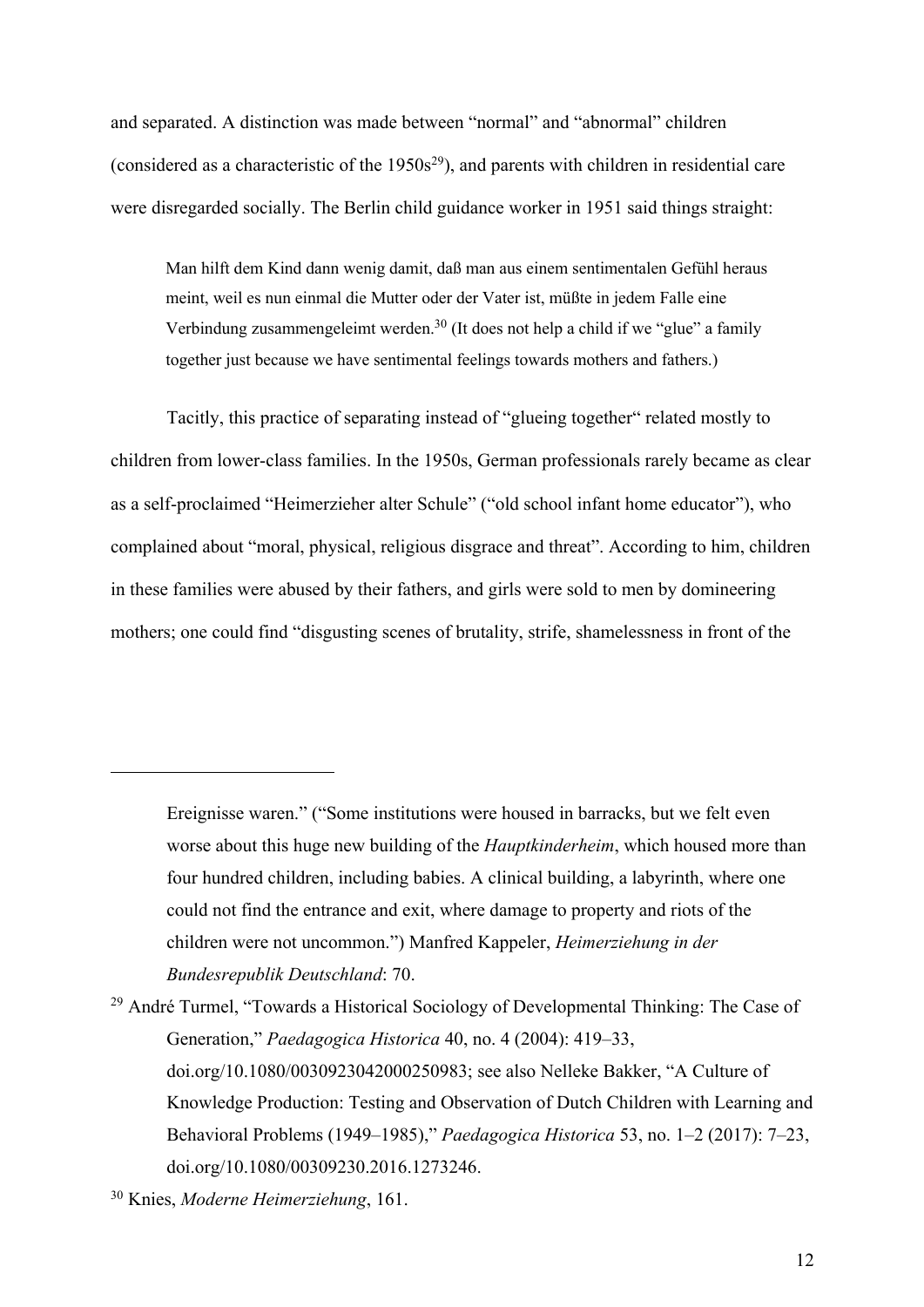children". (Obviously, these scenes gained a certain liveliness also in the mind of the author, a catholic priest.) $31$ 

## *Excluding the Mothers: the Vision of Professional and Perfect Care*

Well-known from the industrialised countries in the  $19<sup>th</sup>$  century,<sup>32</sup> this attitude towards lower-class families and unmarried mothers lay behind the numerous admissions of young children to residential facilities in the 1950s. Discursively, this attitude was framed by an emphasis on hygiene ideals that had prevailed since the beginning of the century. Accordingly, children from poverty-stricken urban neighbourhoods needed a healthy diet and cleanliness, which was not provided in their families but could be guaranteed in professional residential care. These ideas had emerged from medical experience since the 19<sup>th</sup> century. Along with scientific progress it had become clear that infant mortality could be drastically reduced, especially in hospitals, by avoiding contagious diseases. The medicine as the leading discipline towards children`s health in that era also recognised that the widespread tuberculosis was to be treated in sanatoria outside the cities. Prevailing in numerous countries until the Second World War, the principles of hygiene had a high impact on the conceptualisation of the family: Mothers' care seemed replaceable by medical experts.<sup>33</sup>

Still highly relevant in the Post-War era, this view also influenced the German discourse on infant homes. One of the few media contributions from this period about residential institutions for babies and toddlers, published in the *Süddeutsche Zeitung* in March

<sup>33</sup> Katharina Rowold, "What Do Babies Need to Thrive? Changing Interpretations of `Hospitalism` in an International Context, 1900–1945," *Social History of Medicine* 32, no. 4 (2018): 799–818, doi.org/10.1093/shm/hkx114.

<sup>31</sup> Franz Haibach, "Gedanken eines Heimerziehers alter Schule," *Jugendwohl* 36, no. 1 (1955): 11.

<sup>32</sup> Lydia Murdoch, *Imagined Orphans. Poor Families, Child Welfare, and Contested Citizenship in London* (New Brunswick: Rutgers University Press, 2006).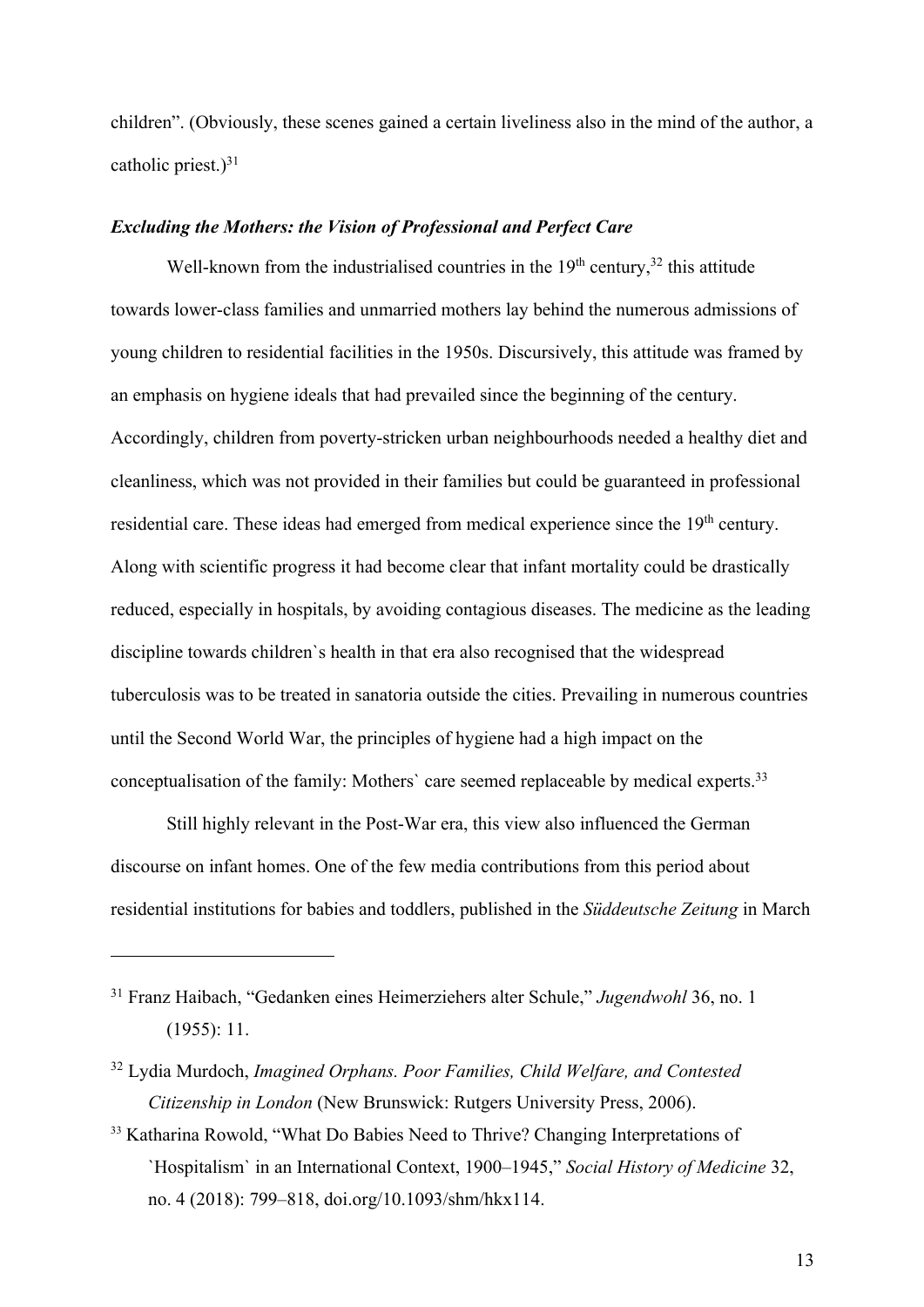1952, was titled "In guten Händen" ("In good hands") and presented pictures from a renowned Munich photographer (Fig. 1 and 2).



Figures 1 and 2. Residential care as a modern way of growing up

*Süddeutsche Zeitung*, 1. März 1952. Stadtarchiv München, Collection Rudi Dix.

The first photo shows a young nurse on a balcony with a toddler in her arms, turning to her. In the background we see a snow-covered garden with a car, a smiling and waving young woman in it – obviously the child`s mother. Skis are mounted on the roof of the car, apparently a sign of an upcoming vacation. The text explains "ein Problem das in fast allen Familien einmal auftaucht: Wem das Kleinkind anvertrauen, wenn man einmal Ferien machen will oder krank ist?" ("an issue that occurs in almost every family: Whom to entrust the toddler with when you want to go on vacation or are sick?"). In this case, the text says, residential care would be adequate: Located in the nature to the south of Munich, the institution was equipped "mit allen modernen Mitteln und gut ausgebildeten Kräften" ("with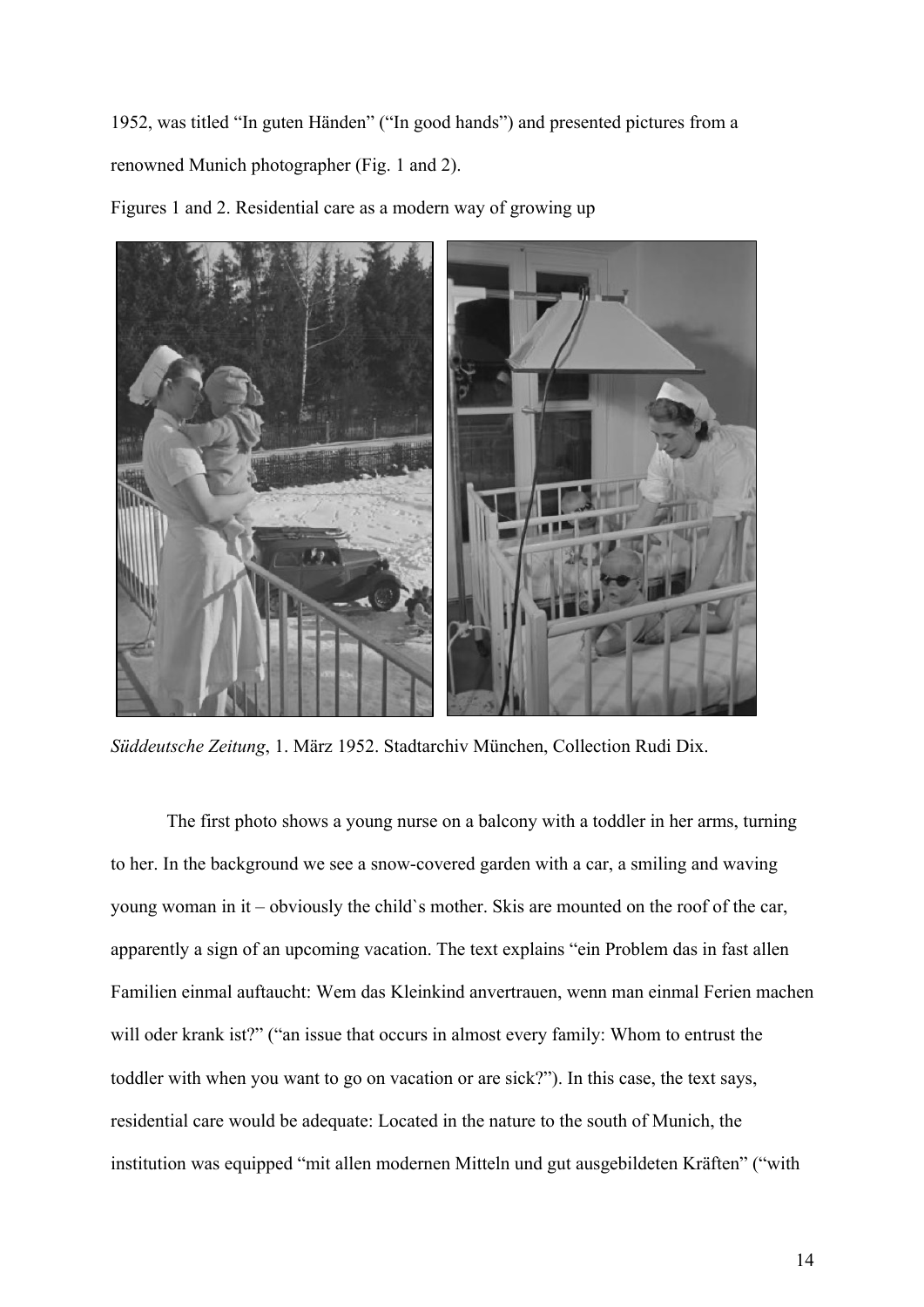all modern means and well-trained staff").<sup>34</sup> Seemingly, parents could easily and without remorse go on holiday when leaving their children in a care institution. Another photo shows babies in a cot with dark glasses, prepared for a light bath, protected from UV light. Babies in this institution are perfectly cared for by competent medical staff, using modern technology, the picture seems to emphasise.

The idea that parents might have brought their children to residential care to go on vacation was in stark contrast to the reality. In 1952, hardly any married couple in West Germany could afford a ski holiday, and this "issue" certainly did not occur in "almost every" family, as the text claimed. In essence, the report is less a description of reality, but offers an idea of a better world, without destroyed inner cities and without malnourished infants that were left to themselves in desolate backyards. Instead, in this future worth living, young parents would own a car and could go on a skiing vacation. The notion of a "baby hotel"<sup>35</sup>, in which children were looked after perfectly, seems like a vision of the future in a time that was still unaffected from attachment theory.

# **Attachment Theory Coming to Germany**

So far, research has answered the question of when the attachment theory came to West Germany in one word: late. John Bowlby`s WHO-monograph *Maternal Care and Mental Health* was translated into German only by 1973, more than two decades after its initial publication.36 Only for the discourse within the small field of psychoanalysis, Claudia

<sup>34</sup> "In guten Händen," *Süddeutsche Zeitung*, Weekend Supplement, March 1, 1952: 4.

<sup>&</sup>lt;sup>35</sup> This term appears in the title of another mass media article on residential care: "Man lebt gesund und lustig im Babyhotel" ("One Lives Healthy and Funny in the Baby Hotel"), *Frankfurter Allgemeine Zeitung*, April 1, 1961: 55.

<sup>36</sup> John Bowlby, *Mütterliche Zuwendung und geistige Gesundheit* (Munich: Kindler, 1973).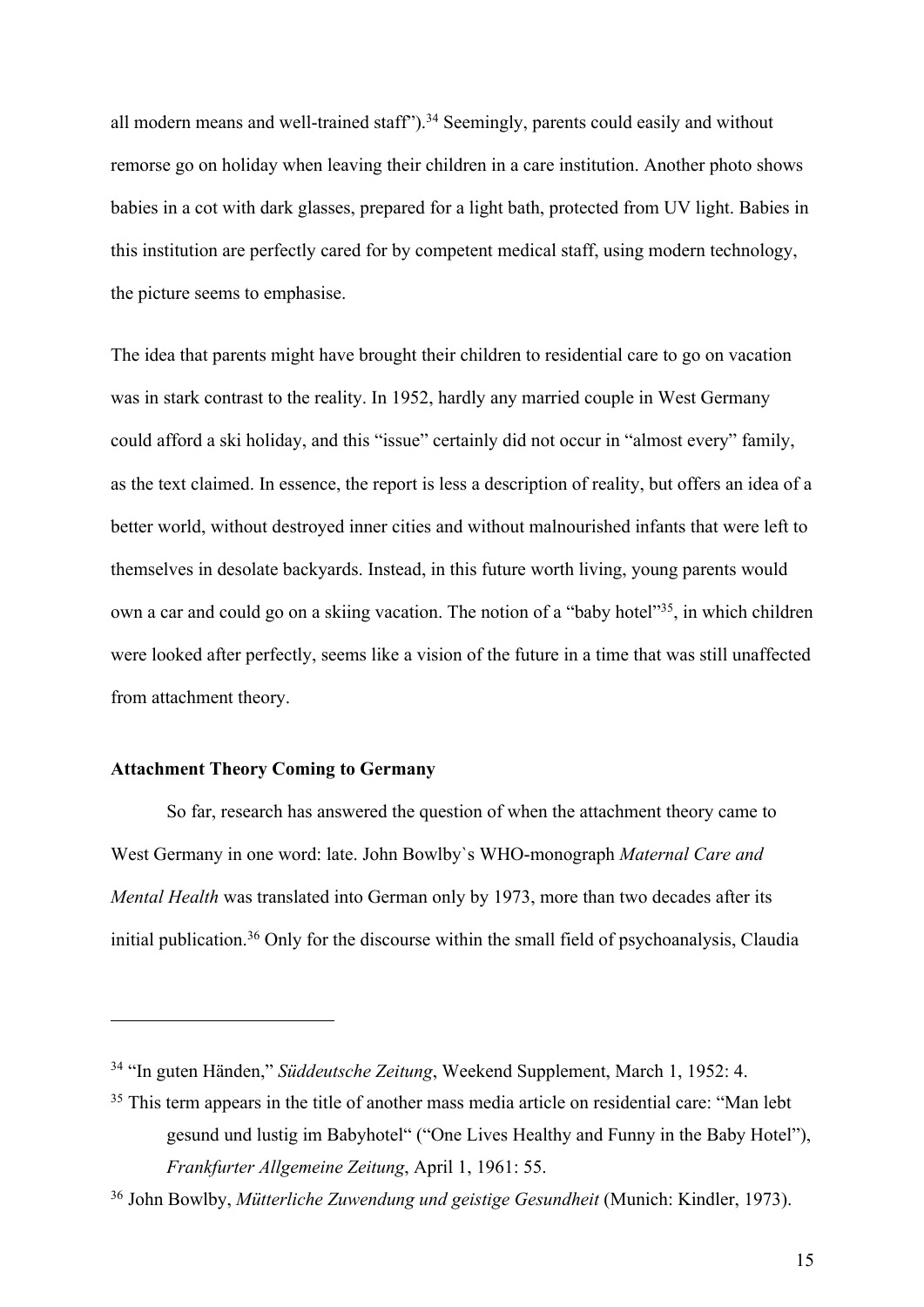Moisel was able to show that an important Bowlby-authored paper was published in the German journal *Psyche* in 1959.<sup>37</sup> This seems to confirm the general finding from the history of science that knowledge in post-war years spread slowly across language borders, with this being true especially for West Germany, where the non-emigrated scientists internationally remained isolated as a result of National Socialism. Moreover, these Germans rarely spoke English, and only from the 1960s they started to reconnect to the scientific world beyond the border.38

Nevertheless, attachment theory already left first traces in West Germany around 1950. A congress on "difficult children", held in June 1949 in Düsseldorf with support of the British Military Government, invited one of Bowlby's staff for a lecture.<sup>39</sup> The German congress documentation listed a short address of "Miss Simmids" with greetings from the London Tavistock Clinic. Probably for the first time in Germany, a researcher from Bowlby`s team outlined the new focus of research and debate in Great Britain:

Es ist bei uns jetzt weit anerkannt, daß es gerade diese Kinder sind, die wirklich gefährdet sind, gerade weil sie die Liebe und Sicherheit entbehren, die Heim und Familie geben können und sollen. (Here in Great Britain, it is now widely recognised that exactly these

<sup>&</sup>lt;sup>37</sup> Claudia Moisel, "Kindheit, Bindung und Experten. Eine Geschichte der Bindungstheorie im 20. Jahrhundert" (unprinted Habilitation thesis, Ludwig-Maximilians Universität München).

<sup>&</sup>lt;sup>38</sup> For molecular biology e.g. we know that only very few German scientists gained access to the international community immediately after the Second World War: Ute Deichmann, "Emigration, Isolation and the Slow Start of Molecular Biology in Germany," *Studies in the History and Philosophy of Biological & Biomedical Sciences* 33, no. 3 (2002): 449–471.

<sup>39</sup> *Das schwer erziehbare Kind. Kongressvorträge* (conference, Düsseldorf, June 8–10, 1950.) Without an editor, without a publisher (Düsseldorf, 1950).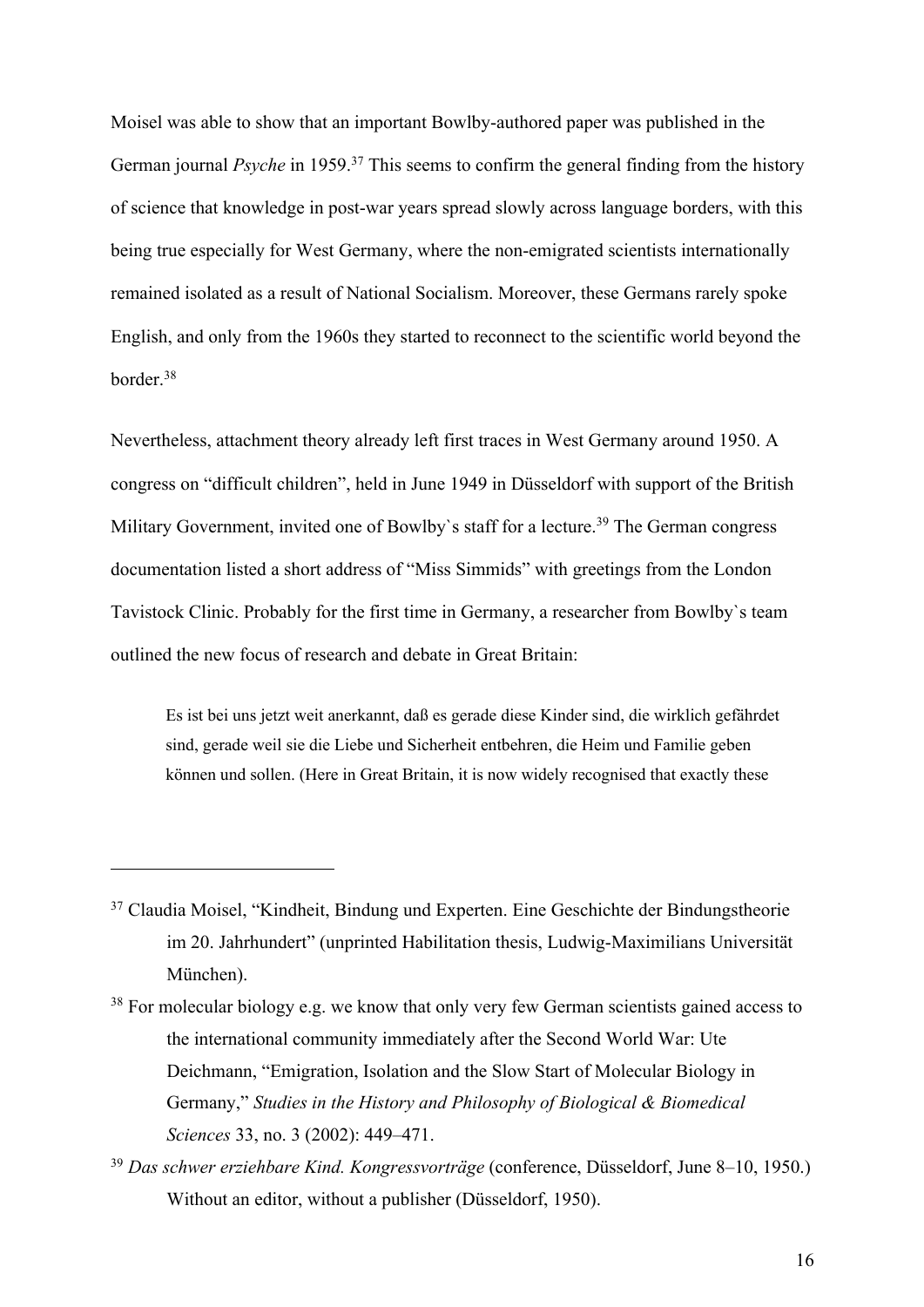children are at risk, who lack the love and security that home and family can and should provide) 40.

That is why authorities in Great Britain tried to stop placing small children in residential care and were increasingly looking for foster families instead, reported the British guest. In Düsseldorf, "Miss Simmids", who was cited without a first name and without an academic discipline in the documentation, presented a premature and narrow version of *Maternal Care and Mental Health*, two years before its publication. But the ideas did not resonate with the audience. Instead, a prominent professor of German psychiatry<sup>41</sup> explained that parenting difficulties could be a "Vaterproblem" ("father problem") as well as a "Mutterproblem" ("mother problem"): The first difficulty would arise if the father was missing and the upbringing was a woman thing; the latter would form if the mother did not care for or did spoil her child. This logic made the mothers responsible for all the problems, either due to their presence or their absence. Maternal care seemed to be the problem, not the solution. The distance of this opinion to attachment theory is larger than that from Düsseldorf to London – it is the distance of two paradigms of education and child care.

## *Introducing John Bowlby*

It is all the more remarkable how quickly certain West German experts received Bowlby`s 1951 book. Already in January 1953, the newly founded journal *Praxis der Kinderpsychologie und Kinderpsychiatrie* turned to the WHO publication. The editor-in-chief Annemarie Dührssen referred to Bowlby`s arguments in a long article, pointing out the

<sup>40</sup>Miss Simmids, "Moderne Behandlungsmethoden bei gefährdeten Kindern," in *Das schwer erziehbare Kind*, 102.

<sup>41</sup> Heinrich Kranz, "Seelische Schwierigkeiten des Kindes außerhalb der natürlichen Familie," in *Das schwer erziehbare Kind*, 47–60.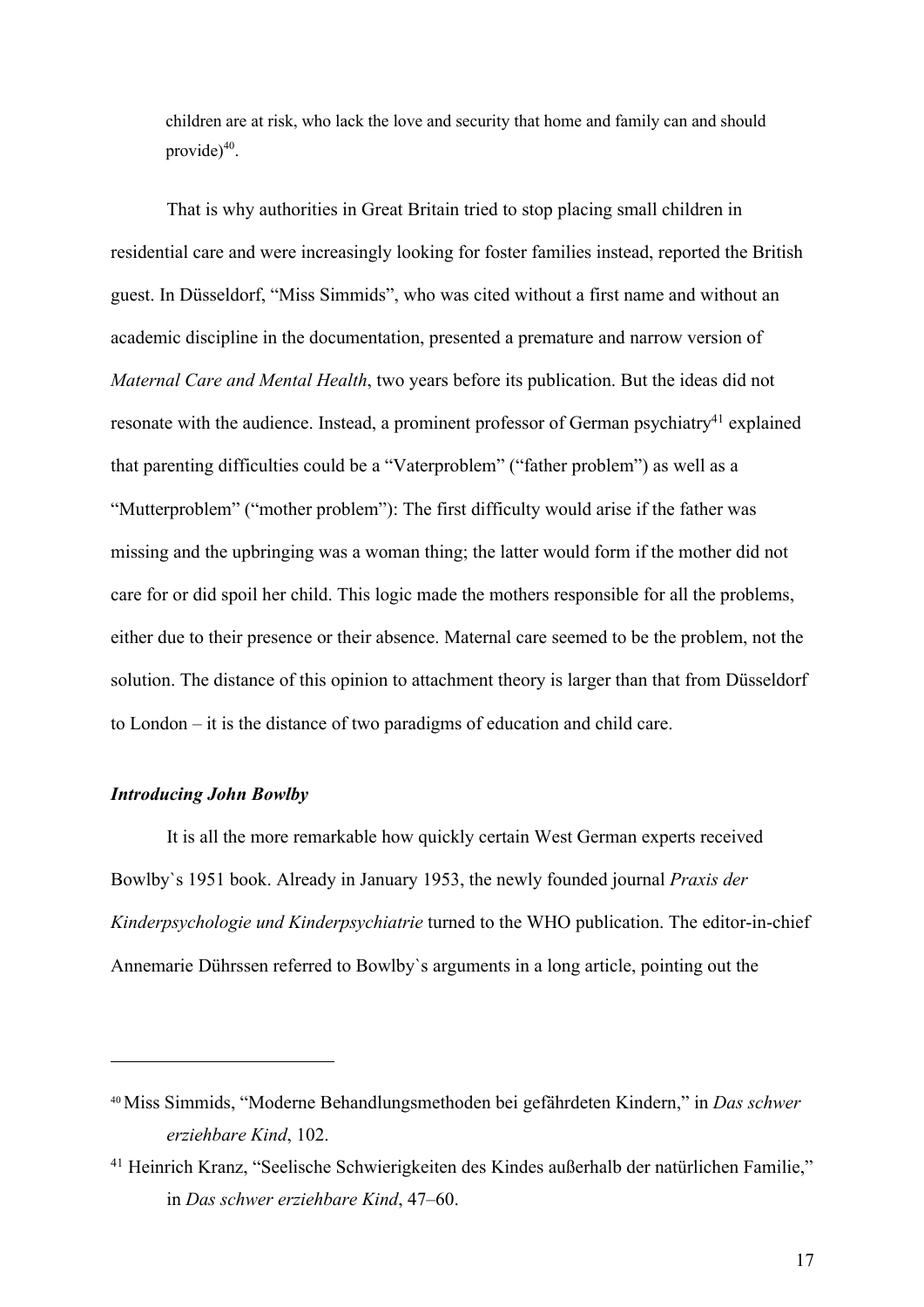extraordinary importance of his work.<sup>42</sup> The entire journal appears to be constructed around this contribution. The introductory article was written by a paediatrics professor who seemingly had not read Bowlby, but had experience as a manager of an infant home and was familiar with the early German discussion about hospitalism, that had created an awareness of the risks of early institutional care among pediatricians since the turn of the century.<sup>43</sup> Various contributions followed, among them one from a paediatrician who had lived in Manila and Shanghai during National Socialism and was therefore able to read Bowlby in the original.<sup>44</sup>

With this issue, the editor Annemarie Dührssen should be given credit for having discovered the WHO report for the West German Republic. Dührssen`s legacy is not yet made available for research, <sup>45</sup> which is why the network of experts that spread these ideas cannot currently be reconstructed in every detail. But Dührssen`s vita enlightens her personal and disciplinary background: Born in 1916 into a wealthy, academic and cosmopolitan Berlin family, she attended a high school where she did learn English. After graduating in 1935, she began

<sup>42</sup> Annemarie Dührssen, "Berichte aus dem Ausland: Mütterliche Fürsorge und seelische Gesundheit (Maternal Care and Mental Health)," *Praxis der Kinderpsychologie und Kinderpsychiatrie* 2, no. 1 (1953): 21.

- <sup>44</sup> Margarete Hasselmann-Kahlert, "Einige Beobachtungen bei entwurzelten Kleinst- und Kleinkindern," *Praxis der Kinderpsychologie und Kinderpsychiatrie* 2, no. 1 (1953): 15–8.
- <sup>45</sup> Email message from Ulrich Rüger, April 15, 2020. According to this, the written legacy has not been handed over to an archive yet. Rüger, former professor and director of the *Klinik für Psychosomatik und Psychotherapie* in Göttingen, had been working with Dührssen and recently edited a book about her work from the 1960s onwards. Gerd Rudolf and Ulrich Rüger, *Psychotherapie in sozialer Verantwortung. Annemarie Dührssen und die Entwicklung der Psychotherapie* (Stuttgart: Schattauer, 2016).

<sup>43</sup> Rowold, *What Do Babies Need to Thrive?,* shows that the concept of hospitalism had its roots in US and German paediatrics at the turn of the century.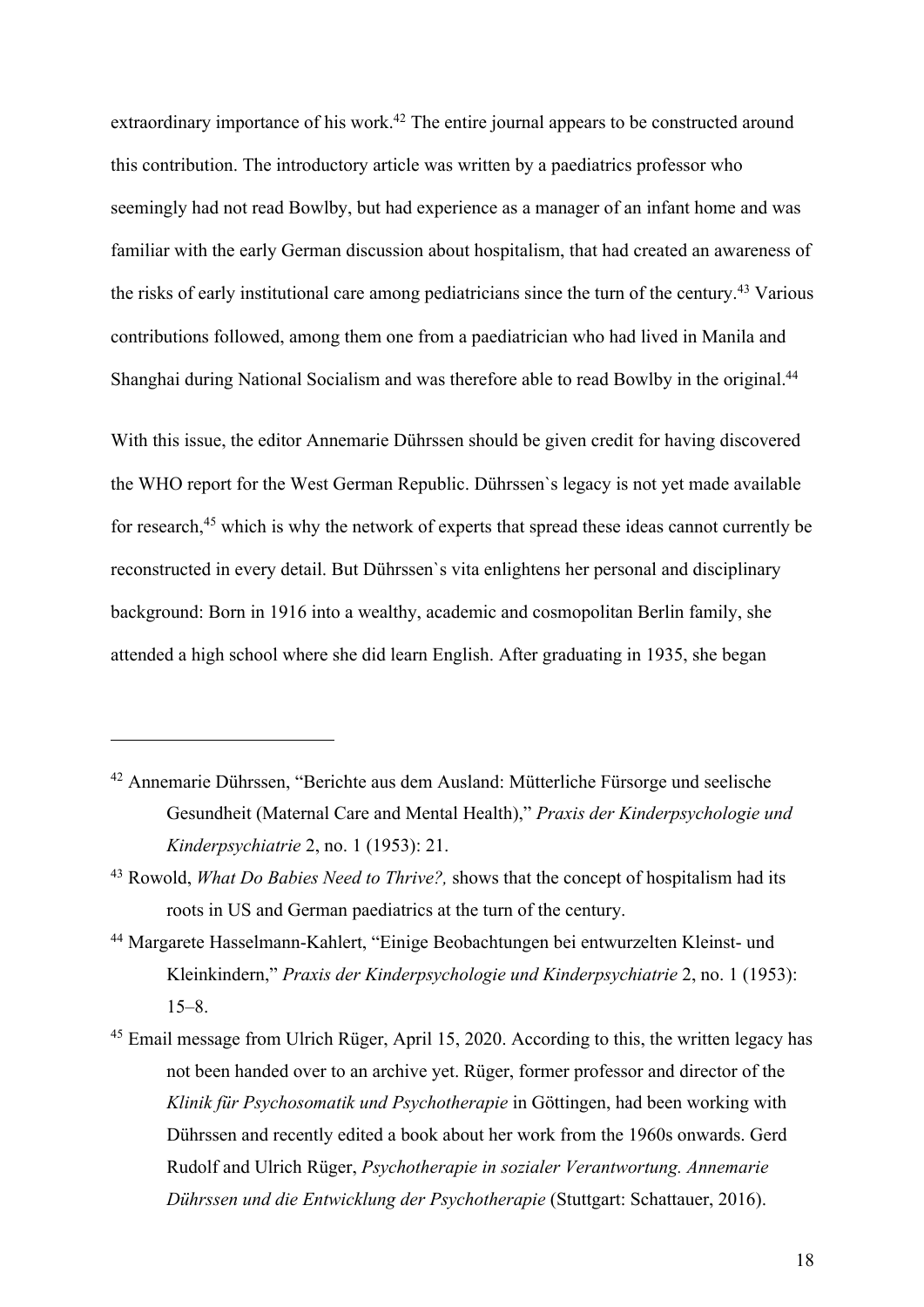studying medicine; during the Second World War, she earned a doctorate in internal medicine and at the same time began psychoanalytic training at the "Deutsches Institut für Psychologische Forschung und Psychotherapie" ("German Institute for Psychological Research and Psychotherapy"). This research centre, led by a cousin of the notorious Nazi leader Hermann Göring and therefore often named "Göring Institute", was tasked with developing a "Neue Deutsche Seelenheilkunde" ("New German Soul Medicine"), a psychotherapy based upon depth psychology in line with the National Socialist ideas but without reference to Sigmund Freud or the other founders of psychoanalysis.<sup>46</sup>

Dührssen, described as very open-minded,<sup>47</sup> completed her psychoanalytic training at the Göring Institute and, after the Second World War, studied psychiatry. The young doctor stayed out of the post-war conflicts of West German psychoanalysts over their involvement in National Socialism. Like Bowlby, she was less interested in working with individual patients than in questions of the effectiveness of therapies. From 1949 onwards, Dührssen studied precisely this at a research institute in Berlin financed by a public health insurance company, which also enabled her to establish contacts with the WHO, on whose Advisory Board she served from 1954.

Until the late 1950s, the focus of her publications was on therapies for children and adolescents. First, she published a renowned textbook,<sup>48</sup> then conducted an empirical study

<sup>46</sup> Regine Lockot, *Die Reinigung der Psychoanalyse. Die Deutsche Psychoanalytische Gesellschaft im Spiegel von Dokumenten und Zeitzeugen (1933–1951)* (Gießen: Psychosozial-Verlag, 2013).

<sup>47</sup> Ulrich Rüger, "Psychosomatische Medizin," in Rudolf and Rüger, *Psychotherapie in sozialer Verantwortung*, 23–9.

<sup>48</sup> Annemarie Dührssen, *Psychogene Erkrankungen bei Kindern und Jugendlichen* (Göttingen: Vandenhoeck und Ruprecht, 1954) with numerous editions.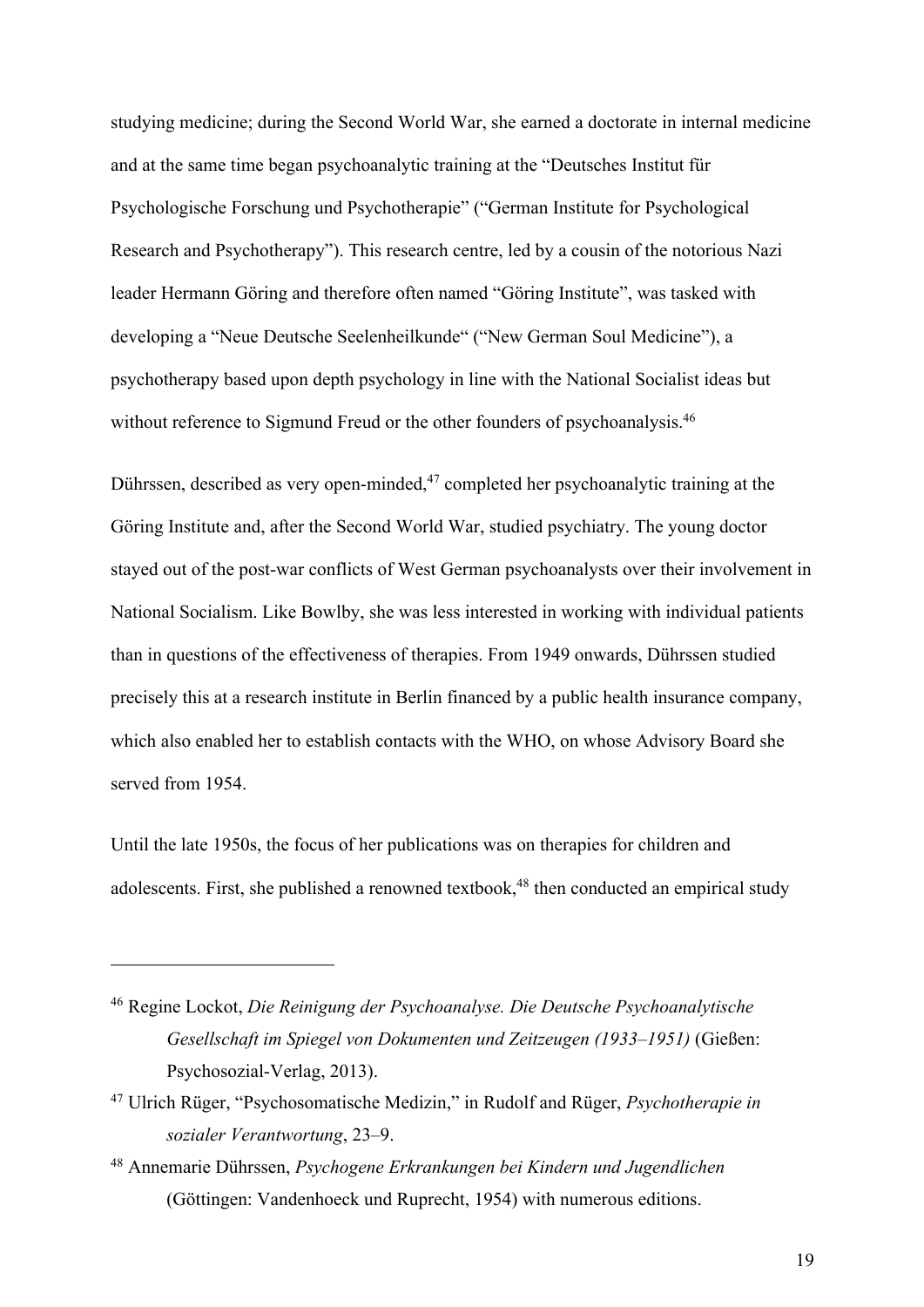comparing the lives of children from residential institutions, foster families and parental homes, citing Bowlby as the central reference point.<sup>49</sup> In the 1960s, she extended her question of the effectiveness and benefits of psychotherapy to all age groups.<sup>50</sup> If one asks why Annemarie Dührssen praised and emphasised Bowlby's 1951 WHO publication so strongly, similarities between the two authors become apparent. Both had the same disciplinary basis: medical studies with a focus on child psychiatry and child psychology. Both had completed additional psychoanalytical training; and – most importantly – both tried to verify the analysts` arguments with empirical, valid data, which resulted in both crossing disciplinary boundaries. From Dührssen`s point of view, Bowlby argued conclusively and within her horizon.

# *How Attachment Theory Resonated in Pedagogy*

Her first publication on Bowlby from 1953 was followed by an intensive resonance in the pedagogical discourse concerning orphanages and residential care. The cipher "Bowlby" was taken up by numerous West German authors and especially found circulation in the relevant expert journals. The frequent reference to Bowlby can be understood as approval of

<sup>49</sup> Annemarie Dührssen, *Heimkinder und Pflegekinder in ihrer Entwicklung. Eine vergleichende Untersuchung an 150 Kindern aus Elternhaus, Heim und Pflegefamilie* (Göttingen: Verlag für medizinische Psychologie, 1958), 6.

<sup>&</sup>lt;sup>50</sup> Dührssen in the 1960s experimented with extensive treatment and control groups and showed that psychotherapy improved the well-being of patients and reduced the illnesses in the long term. Dührssen thus provided the central arguments for the financing of psychotherapy by West German health insurance companies from 1967 onwards. See Gerd Rudolf, "Annemarie Dührssens Beitrag zur wissenschaftlichen Fundierung der Psychotherapie," in *Psychotherapie in sozialer Verantwortung*, ed. Gerd Rudolf and Ulrich Rüger, 10–22.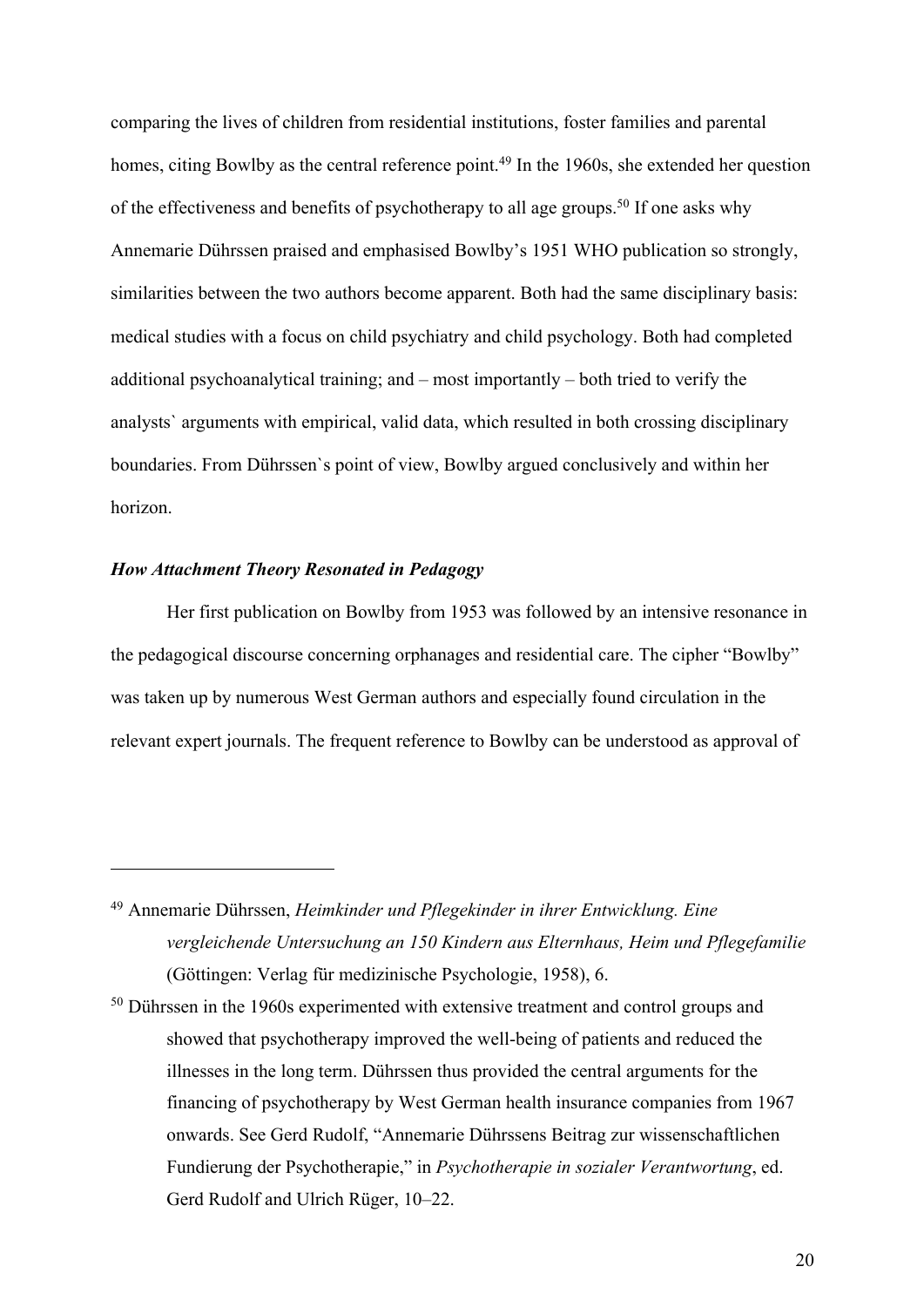his concepts, although his name sometimes turned into "Bowley" or "Bawlby"<sup>51</sup>, indicating second-hand reading. In particular, the journal *Unsere Jugend* ("Our Youth"), founded in 1949 with a focus on residential care, played an essential role in disseminating Bowlby`s ideas in West Germany. Its editor-in-chief, Andreas Mehringer, repeatedly published contributions by authors from the medical-psychoanalytical field who had read Bowlby in the original.<sup>52</sup> Mehringer in this way instigated a communication across disciplinary boundaries, with medicine as a long-established discipline as the sender of the messages, and pedagogy – at that time hardly anchored in universities – being the recipient.

Over the years the knowledge of maternal deprivation and attachment in this way seeped into the pedagogical arena. Experts from the residential institutions took over Bowlby`s arguments, and practitioners described even physical harm to toddlers, e.g. by tying them up with belts or by continuously administering tranquilisers. For example, a report written by several young women in training who had just got to know the practice in the institutions was published by the journal *Unsere Jugend*. This document of horror described how toddlers were tied to the potty for hours and how their noses were held in order to force them to eat. The nuns of the infant home spent most of their working hours keeping the rooms clean, and there was almost no playing with the children. Violence against babies and infants was commonplace, as one student reported:

<sup>51</sup> Elisabeth Glücksmann-Lüdy, "Das Familienleben ist durch nichts zu ersetzen," *Unsere Jugend* 7, no. 11 (1955): 495-8.

<sup>&</sup>lt;sup>52</sup> Much like Bowlby, Mehringer had grown up in a boarding school. Appointed director of the Munich orphanage after the Second World War, he endeavoured to make home life more family-like. See Christian Schrapper, "Andreas Mehringer (1911–2004) – Ein Leben in zwei Zeiten. Anmerkungen und Fragen zu Leben und Werk," *Unsere Jugend* 57, no. 9 (2005): 385–93.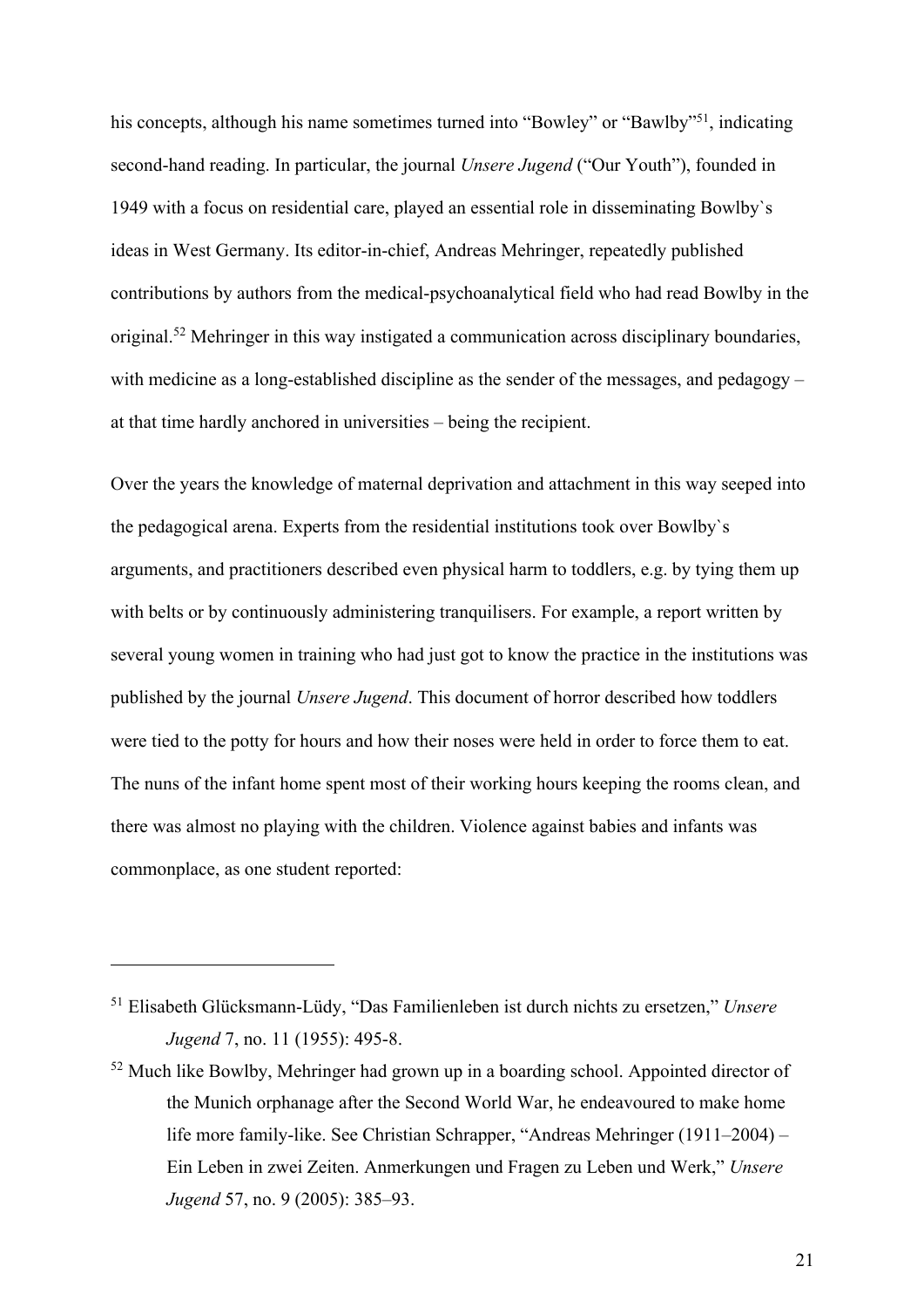Einmal habe ich einigen Kindern vor dem Schlafen leise ein Lied gesungen. Da ging das Schlafen schnell. Die Leiterin sagte dann: "Was, sie sind heute ohne Schläge eingeschlafen, das war ja fast noch nie da." (Once I sang a song to some children before bedtime. They soon fell asleep. The director then said: "What, they dropped off today without being beaten, that was seldom there." $5<sup>53</sup>$ 

In the late 1950s, other journals with focus on educational practice took up this criticism. The Catholic magazine *Jugendwohl* for example, which was otherwise more committed to the interests of children`s homes than to the interests of children, agreed with Bowlby`s work: "Die Fürsorge von heute (muss) verstärkt daran arbeiten, den Familienzusammenhalt aufrecht zu erhalten solange es geht, anstatt Kinder möglichst rasch aus unbefriedigenden Elternhäusern zu entfernen" ("Today`s welfare must work harder to maintain family cohesion as long as possible, instead of removing children from unsatisfactory homes as quickly as possible"), one author demanded.<sup>54</sup> In the early 1960s, statements like "The results of research on hospitalism are well known" appeared in the academic discourse on pedagogy.55 Congresses in West Germany focused on the problems of residential care for small children so that within less than a decade, a new consensus on the problematic consequences of these

<sup>53</sup> "Frühkindliche Erziehung in der Praxis," *Unsere Jugend* 9, no. 2 (1957): 105. It is probably no coincidence that this report was written by women who were at the beginning of their education and were not yet used to everyday life in residential care. James Robertson, Bowlby`s co-worker, at a medical conference presented his psychoanalytic interpretation that trained nurses und paediatricians had "defences (…) in them against the painful recognition of the extent to which young patients are unhappy". *Proceedings of the Royal Society of Medicine, Section of Paediatrics,* no. 46 (1952): 425.

<sup>54</sup> Martha Krause, "Wenn die Mutter fehlt," *Jugendwohl* 38, no. 7–8 (1957): 287.

<sup>55</sup> See, e.g. Otto Bollnow, "Alfred Nitschke als Pädagoge," *Zeitschrift für Pädagogik* 9, no. 3 (1963): 232.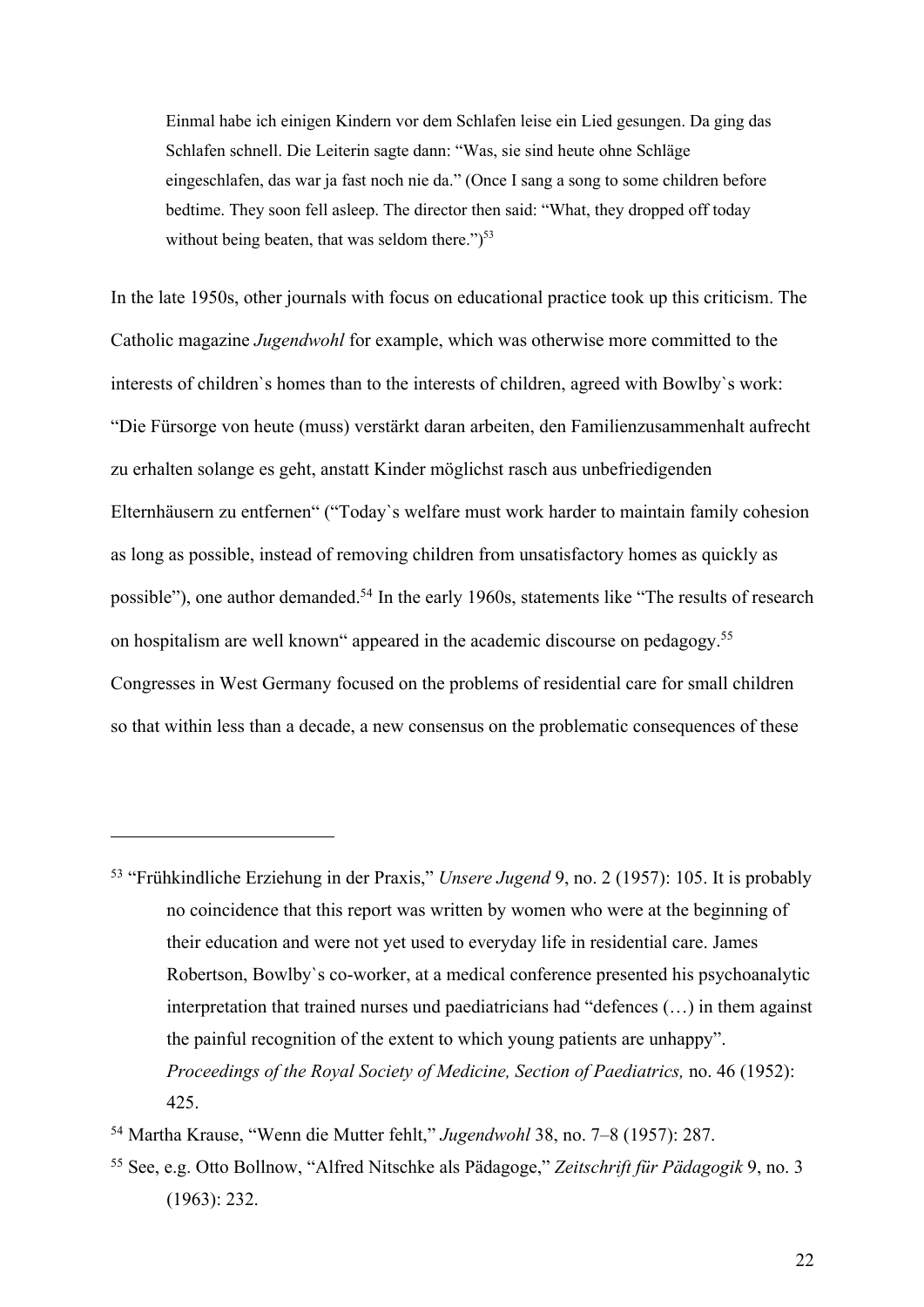institutions had been formed.56

The question remains, however, why Bowlby`s WHO publication resonated so much in West Germany. Strikingly, the German experts paid little attention to Bowlby`s theory of the mother-child relationship, but concentrated primarily on Bowlby`s observations from residential care. Already before knowing *Maternal Care and Mental Health*, German practitioners had discussed that small children in residential care were not developing any "Bindung"<sup>57</sup> (which is the only German word for "bonding" and "attachment"). In this way, they could connect their discussions with Bowlby`s observations, whereas Bowlby`s negative stance on female employment did not matter.

What was new to them was Bowlby`s definite conclusion. While previous research had pointed out the risks of institutions, especially for young children, the experts had hoped for the effectiveness of reforms. The influential Viennese School of Child Psychology, led by Charlotte Bühler, developed tests for children from birth to the age of six that demonstrated the high risks of early residential care for language development and social behaviour. Bühler and her authors in the 1930s concluded that children primarily needed "love and interest" for growing up healthily. Nevertheless, they considered it possible that residential care could meet these needs: "Die Anstalten (können) so konstruiert und verändert werden (…), daß

<sup>56</sup> Two examples: The annual conference of West German child psychologists debated the fate of babies and toddlers in infant homes in 1961: Martin Mausshardt, "Die Welt des Heimkindes, " *Beiheft zur Praxis der Kinderpsychologie und Kinderpsychiatrie 5* (1962): 52–64. Similarly the annual paediatricians´ congress in 1963 and many more: Elisabeth Zorell, "Die kleinen Kinder – und die Tagungen, " *Unsere Jugend* 16, no. 1 (1964): 39–41.

<sup>57</sup> Andreas Mehringer, "Kann eine Mutter ersetzt werden?," *Unsere Jugend* 3, no. 3 (1951): 102–4.; Hermine Albers, "Erziehungsfürsorge, das Fundament der Jugendfürsorge," *Unsere Jugend* 4, no. 1 (1952): 9–15.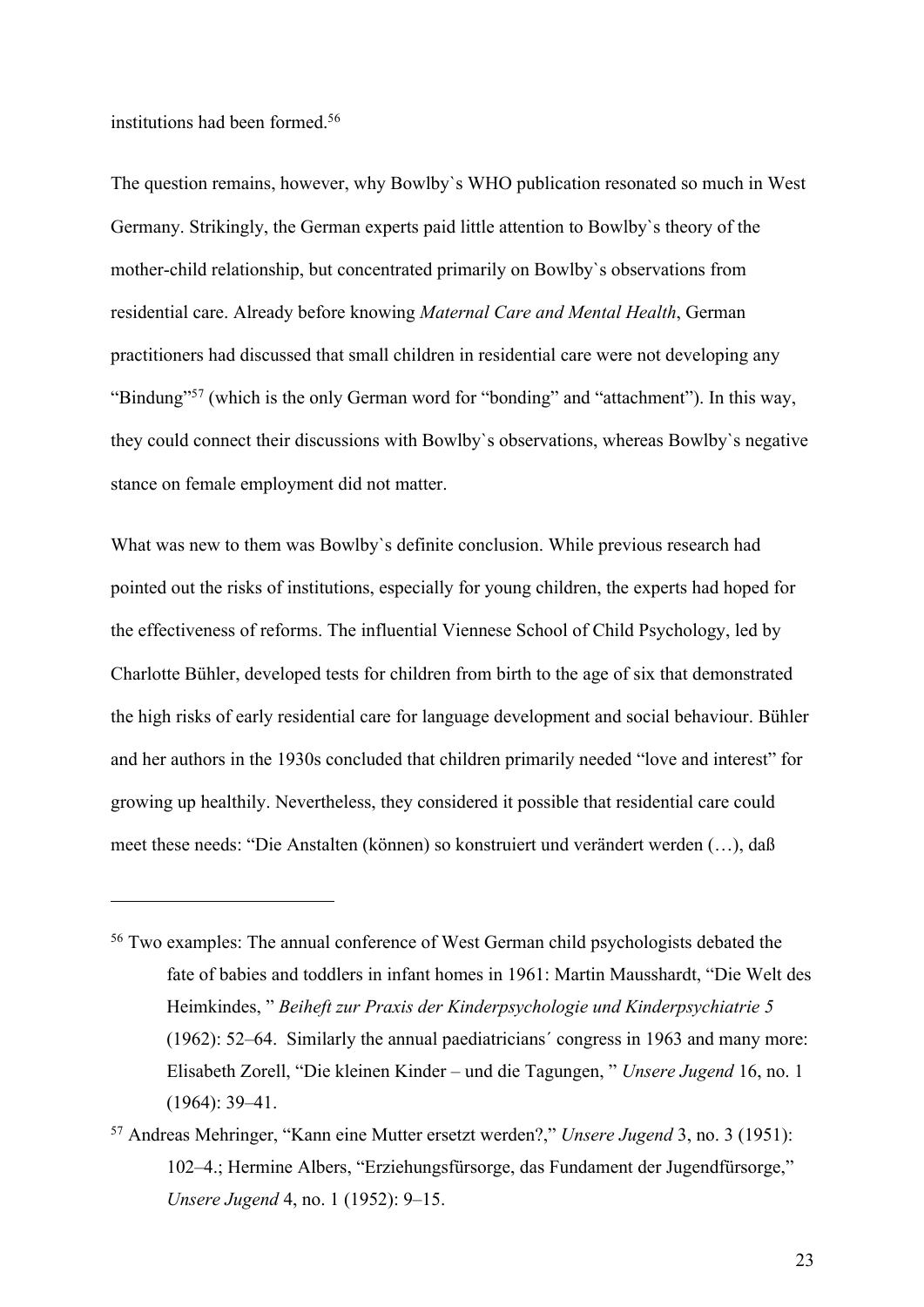auch der psychische Hospitalismus erfolgreich bekämpft werden kann" ("Institutions can be designed and changed in a way that psychological hospitalism can be fought successfully").<sup>58</sup> In contrast, Bowlby ultimately rejected the residential care of small children. His condensed verdict that "children thrive better in bad homes than in good institutions" was frequently quoted by authors of German pedagogic journals and found its way even into legal commentaries. <sup>59</sup> Bowlby stood for an end to ambivalence.

Moreover, professionals in post-war-Germany who had not left the country during the Nazi era may have found Bowlby`s report easier to accept than the contributions on infant homes by emigrants such as René Spitz and Anna Freud<sup>60</sup>, who had been persecuted by the Nazis as Jews and had succeeded in leaving the country. If we recall that many Germans in the post-war years were more preoccupied with self-pity than with empathy for others<sup>61</sup>, the resonance of the very British psychoanalyst John Bowlby becomes a bit more plausible.

<sup>&</sup>lt;sup>58</sup> Hildegard Durfee and Käthe Wolf, "Anstaltspflege und Entwicklung im 1. Lebensjahr," *Zeitschrift für Kinderforschung* 42, no. 2 (1934): 307.

<sup>59</sup> Hermann Riedel, *Jugendwohlfahrtsgesetz. Kommentar* (Berlin: Schweitzer, 1963), 111.

 $60$  René Spitz was an Austro-Hungarian psychoanalyst who – after emigrating from Austria to the USA in 1939 – anchored the term hospitalism in the professional world: Spitz, R.A, "Hospitalism. An Inquiry into the Genesis of Psychiatric Conditions in Early Childhood," The Psychoanalytic Study of the Child 1, no. 1(1945): 53–74. Anna Freud came to London with her father Sigmund in 1938 and was one of the founders of child analysis: Anna Freud, Einführung in die Technik der Kinderanalyse (Wien: Psychoanalytischer Verlag, 1927). At Hampstead Nurseries in London, which she ran from 1940, Anna Freud analysed children separated from their parents and traumatised by war.

<sup>61</sup> Barbara Wolbring, "Nationales Stigma und persönliche Schuld. Die Debatte über Kollektivschuld in der Nachkriegszeit," *Historische Zeitschrift* 289, no. 2 (2009), 325– 64.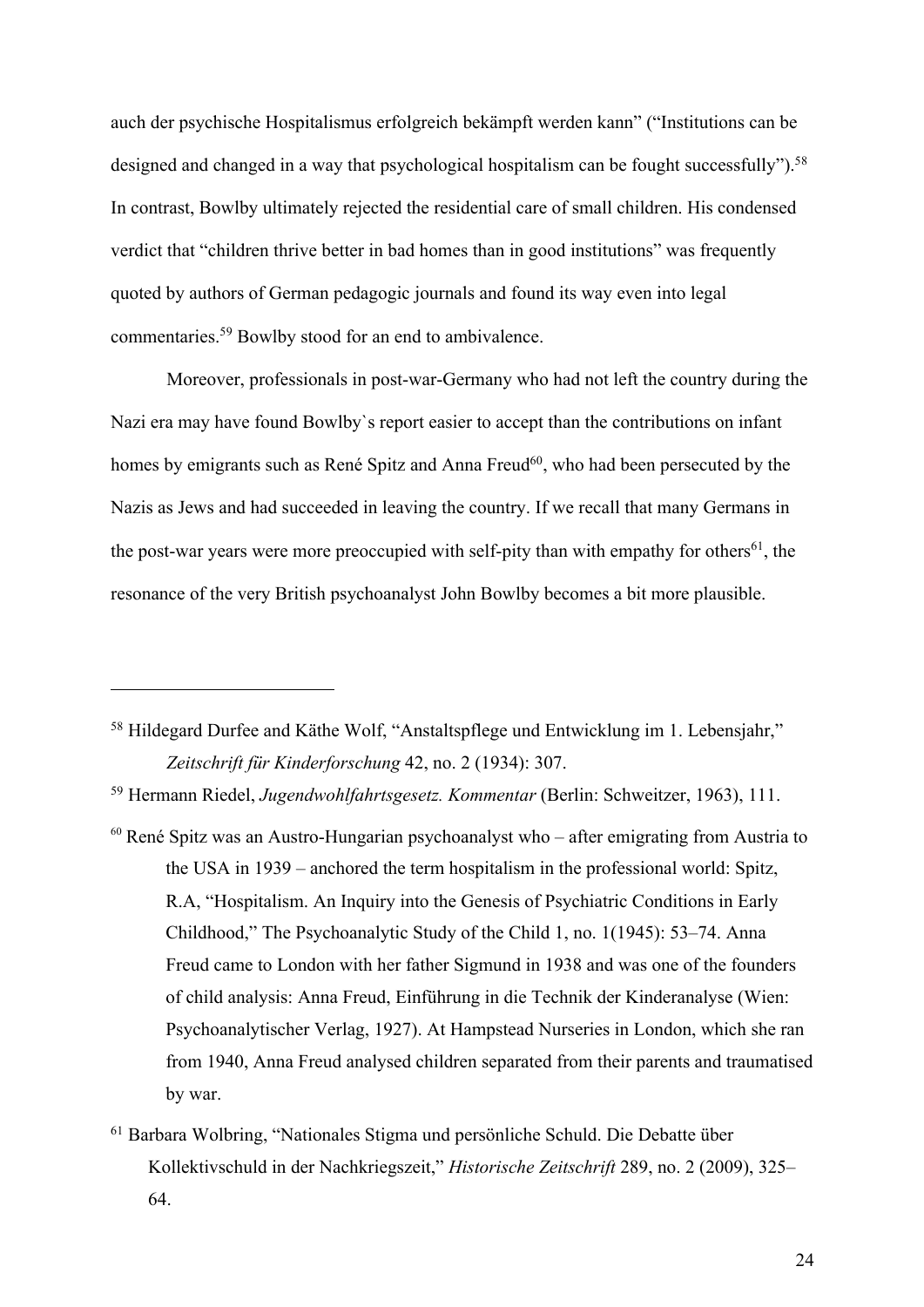That conviction was pushed even further by several films on hospitalism frequently shown in expert circles of paediatrics, psychoanalysis, psychiatry and education:

- *A Two-Year-Old Goes to Hospital* by Bowlby`s team at the London Tavistock Clinic, especially by Bowlby`s early colleague James Robertson,
- *Grief: A Peril in Infancy* and other heart-wrenching films by René Spitz, about the behaviour of babies in residential care,
- *Monique – Maternal Deprivation in Young Children* by Genevieve Appell and Jenny Aubry on observations made in an infant home in Paris, produced in close contact with Bowlby. 62

Having seen the film *Monique*, a German child therapist noted:

Erst wenn man *sieht*, was hier passiert, bekommt man ein Bild. Bilder hilfloser Wesen ohne Beziehung zu ihrer Umgebung, scheinbar ohne Sinne, stumpf, in schaukelnden Bewegungen. (Only when you *see* what is happening here, do you get a picture. Pictures of helpless creatures without any relationship to their surroundings, apparently without senses, dull, in rocking movements.)<sup>63</sup>

<sup>62</sup> *A Two-Year-Old Goes to Hospital.* Directed by James Robertson, London, Tavistock Clinic, 1952. Short preview available via https://www.youtube.com/watch?v=s14Q- \_Bxc\_U; *Monique – Maternal Deprivation in Young Children.* Directed by Geneviève Appell and Jenny Aubry, London, Tavistock Clinic, 1951. Available via https://www.youtube.com/watch?v=VxPDL7RWNL8; *Grief: A Peril in Infancy.* Directed by René Spitz, in collaboration with Katherine Wolf, 1947. Available via https://www.youtube.com/watch?v=LyVkXaqXOv4, (all accessed April 22, 2021).

<sup>63</sup> Martin Bonhoeffer, "Die Bedeutung der frühen Kindheit," *Unsere Jugend* 12, no. 7 (1960): 324–6.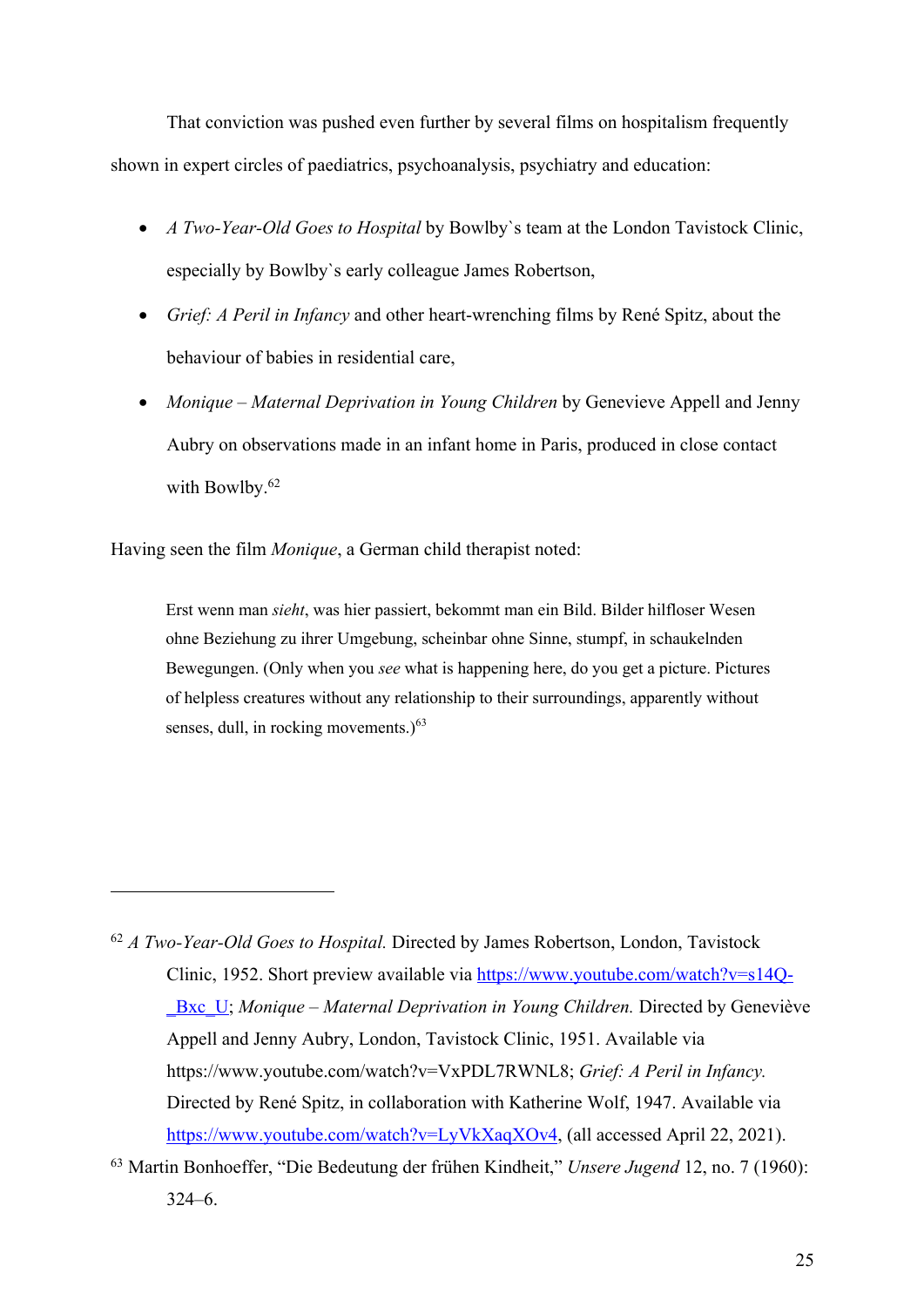With their sobriety and scientific approach, these documentaries differed from cinema for the general public. Nevertheless, the films offered a liveliness that academic articles on residential care had always been lacking.

Even those who knew the earlier scientific literature were impressed. Theodor Hellbrügge (1919 – 2014), the most influential German paediatrician of the 1970s and 1980s, remembered how much these films touched and influenced him. Immediately after the Second World War, Hellbrügge had observed several two-year-olds who had previously grown up in a home run by the SS organisation *Lebensborn* where the Nazi regime wanted to breed young Germans born by "Aryan" mothers and considered "of particularly high racial quality". Hellbrügge noticed that these blue-eyed and physically healthy two-year-olds could barely speak or maintain eye contact.<sup>64</sup> However, lacking a theory this observation did not make sense to him, as he later pointed out. Only thanks to the films from the institutions and the accompanying theories of Bowlby and Spitz did he understand what he had noticed twenty years earlier.65

In sum, the fast reception of Bowlby`s ideas was due to several factors. In the early 1950s, there were a few psychoanalysts in West Germany who were able to receive Bowlby`s English text, due to their training and language skills. At the same time, Bowlby`s stringency seems to have been convincing for the experts. Contradicting earlier authors, he left hardly anything in his WHO publication ambivalent and described the negative consequences of early residential care as unavoidable – a view that in combination with the previous German

<sup>64</sup> Theodor Hellbrügge, "Risiko- und Schutzfaktoren in der kindlichen Entwicklung," in *Bindung und Trauma. Risiken und Schutzfaktoren für die Entwicklung von Kindern*, ed. Karl Heinz Brisch and Theodor Hellbrügge (Stuttgart: Klett-Cotta, 2003), 39.

<sup>65</sup> Theodor Hellbrügge, *Erlebte und bewegte Kinderheilkunde* (München: Theodor-Hellbrügge-Stiftung, 2014), 55.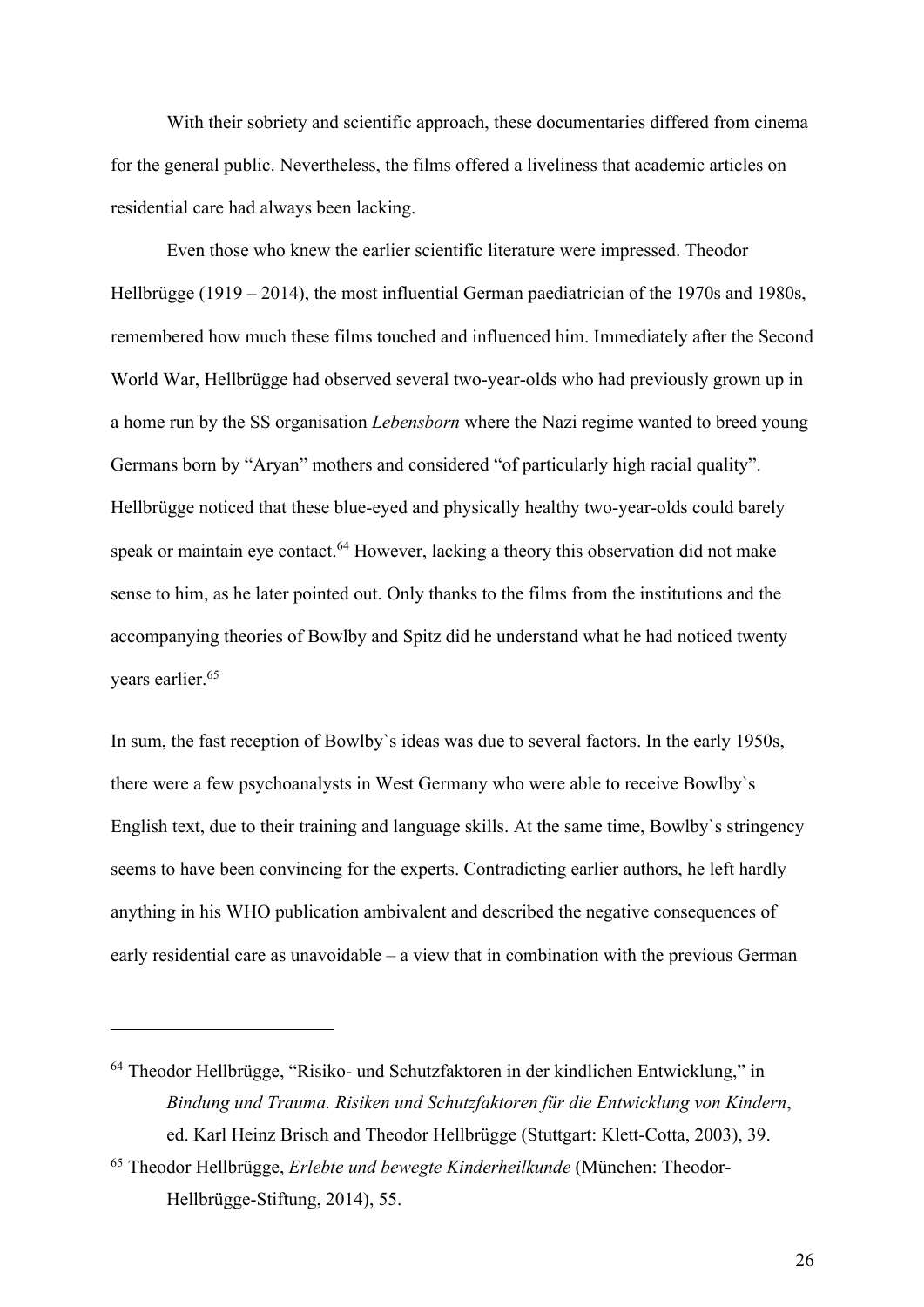findings from orphanages and similar institutions formed a conclusive overall picture. The reputation of Bowlby`s publication, edited by the prestigious WHO, may also have contributed to its rapid success. Finally, the documentaries, partly from Bowlby`s environment, partly from René Spitz`, gave the subject of hospitalism a concretion and thus an urgency that had not existed before. In combination, this should explain the speed of reception and the power of convictions.

### **Abolishing Residential Care for Babies and Toddlers**

In Germany, residential care for children was not subject to central state control. Often arising from philanthropic endeavours at the end of the  $19<sup>th</sup>$  century, the institutions were run by welfare organisations and at best supervised by local authorities. The history of these facilities in West Germany after the Second World War can therefore not be written based on central government decisions and documents – simply because these did not exist. <sup>66</sup> Instead, it is necessary to look at decentralised developments, keeping in mind that historical change in this field is probably more diverse than in other areas of social politics.

In the early 1960s, we find consequences of the debate in some cities. For example, the authorities of Stuttgart built new dormitories for young mothers to prevent placing their children in residential care. In Mannheim, the child guidance consultants developed

<sup>66</sup> F. Berth, "Zur Geschichte des Säuglingsheims. Eine vergessene Institution des bundesdeutschen Sozialstaats," Zeitschrift für Pädagogik 65, no. 1 (2019): 73–94. The development in the East German GDR differed fundamentally. Here the newly created socialistic central state created legal regulations also for residential care. See Claudia Kittel, "Heime für Säuglinge und Kleinkinder in der DDR," in *Jugendhilfe und Heimerziehung im Sozialismus. Beiträge zur Aufarbeitung der Sozialpädagogik in der DDR*, ed. Karsten Laudien and Anke Dreier-Horning (Berlin: Berliner Wissenschafts-Verlag, 2016), 127–48.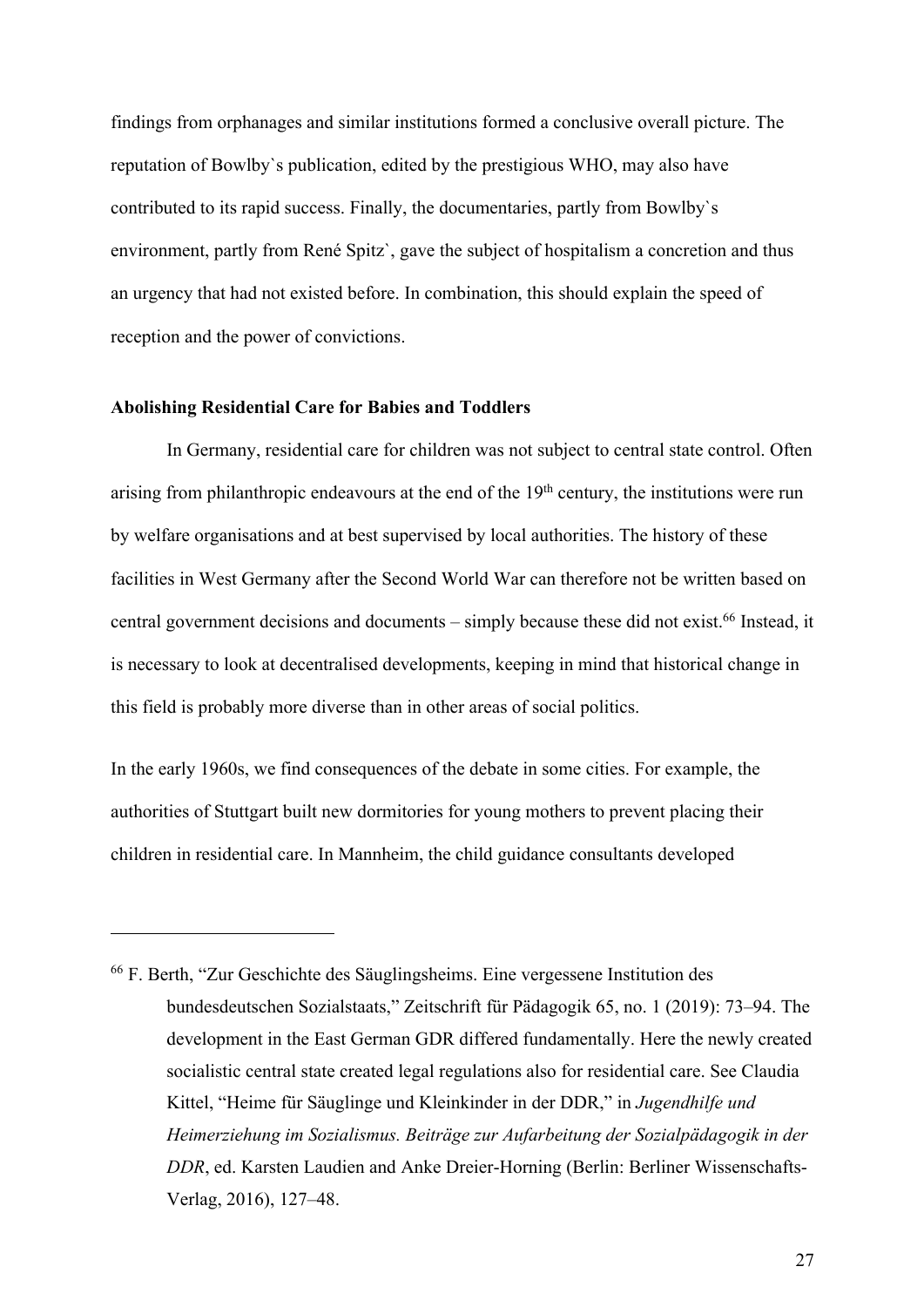recommendations to avoid the accommodation of babies in institutions; in Braunschweig and Salzgitter, the leading authorities set the goal to prevent "inhumane, although hygienically perfect care of so many small homeless children" ("die menschenunwürdige, wenn auch hygienisch einwandfreie Fließbandpflege so vieler kleiner heimatloser Kinder"). <sup>67</sup> In many cities, such local initiatives led to a change in welfare policy, which official data reflected some years later: At the federal level, statistics show a rapid decline in the number of residential care places in West Germany in the decade from 1965 to 1974 (fig. 3).





Statistisches Bundesamt, *Öffentliche Jugendhilfe*, various volumes, own evaluation

The last year with a large number of places in West German residential care was 1965. Assuming that every place in residential care was taken by two or three children per year, we find that about 36,000 to 54,000 children under three years were in an institution at that time,

<sup>67</sup> R. Scholl, "Auch das uneheliche Kind braucht seine Mutter," *Unsere Jugend* 12, no. 2 (1960): 75; O. Hiemenz, H.J. Pfistner and W. Zierl, "Möglichkeiten zur Vermeidung von Heimschäden," *Unsere Jugend* 16, no. 9 (1964): 415–8; Elsa Andriessens, "Geschützte Kleinkindzeit," *Unsere Jugend* 18, no. 7 (1966): 333–4.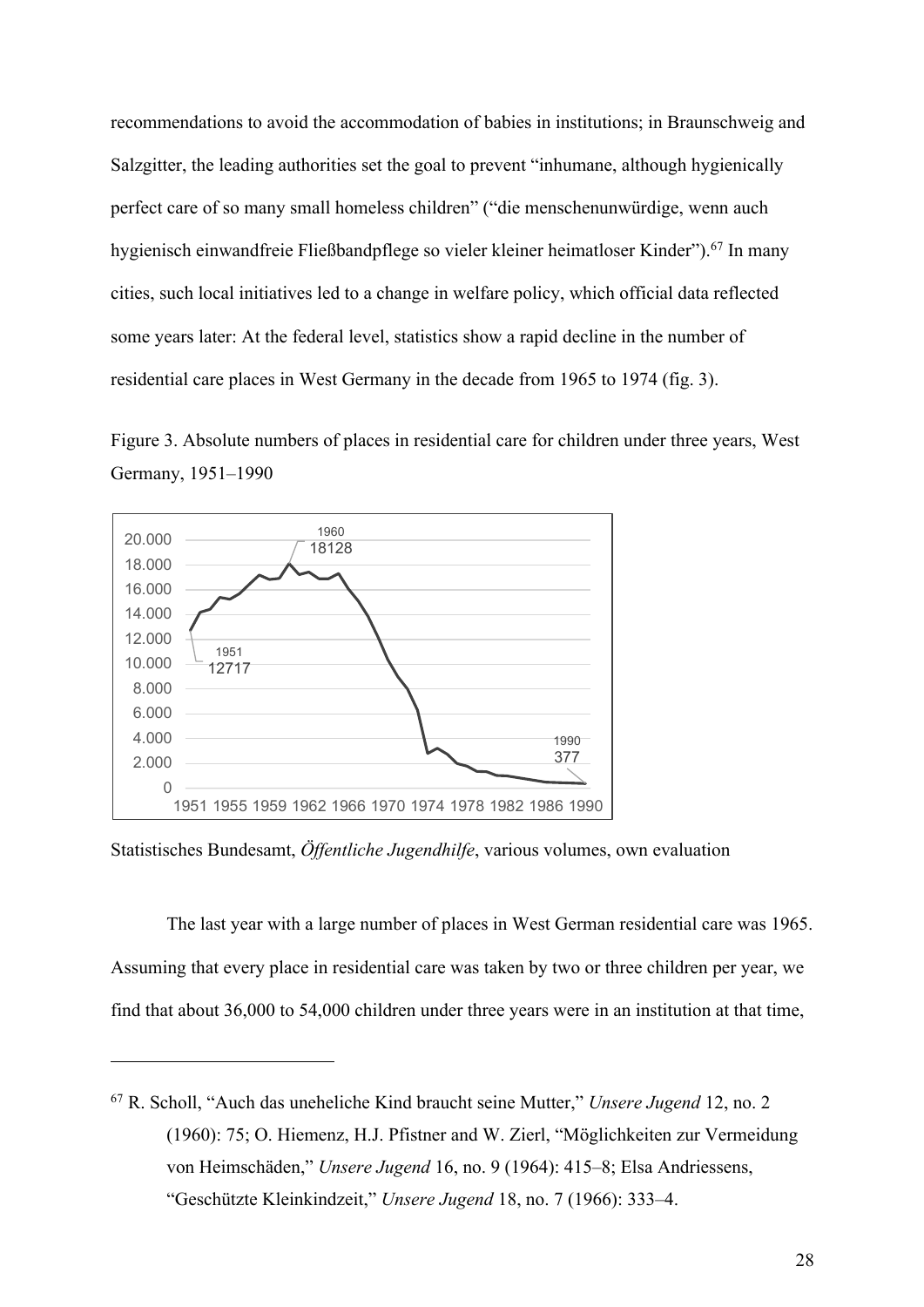about 2 to 3 per cent of children of that age.<sup>68</sup> The declining number of places as early as 1966 contradicts the standard interpretation of West German residential care history, which stressed the year 1968 as a turning point. At that time, the rebellious students in many cities also turned to the issue of residential care, criticising these "total institutions" according to Erving Goffman, and hoping for revolutionary support from the youth living there.<sup>69</sup> This impulse, which significantly changed the institutions for the youth in the long run, was not decisive for the development of West German residential care for babies and toddlers in the mid-1960s: By 1969, their institutions had been already reduced massively.

This leads to the question of where these children had gone since 1965? German data does not confirm the assumption that they were taken care of in other extra-familial settings: During this period, neither the rate of adoptions nor the rate of children in foster care increased. Therefore, it is obvious to look for another explanation: Probably most of the babies and toddlers were simply left in the care of their mothers. We find a hint in a contemporary publication from North Rhine-Westphalia,<sup>70</sup> observing that after closing an infant home,

<sup>68</sup> The information on the duration of accommodations varies. Therefore based on the number of places, it is not possible to calculate a precise total number of children accommodated. For Frankfurt/Main was reported that 45 percent of the children were released after three months, for Berlin we find a number of 80 percent of infants and toddlers in residential care for longer than six months. See Kurt Hartung and Hildegard Glattkowski, "Erhebungen über Aufenthaltsdauer und Gründe, die zur Heimaufnahme von Säuglingen führten," *Praxis der Kinderpsychologie und Kinderpsychiatrie* 14, no. 8 (1965): 298; Helmut Lukas and Irmtraud Schmitz, *Heimunterbringung von Kleinkindern* (Berlin: Volker Spiess, 1977), 183.

<sup>70</sup> Elisabeth Fuhrmann, "Verminderung der Säuglingsheime," in *Verlorene Kinder? Massenpflege in Säuglingsheimen – Appell an die Gesellschaft*, ed. Johannes

<sup>69</sup> Erving Goffman, *Asylums: Essays on the Condition of the Social Situation of Mental Patients and Other Inmates* (New York: Doubleday, 1961).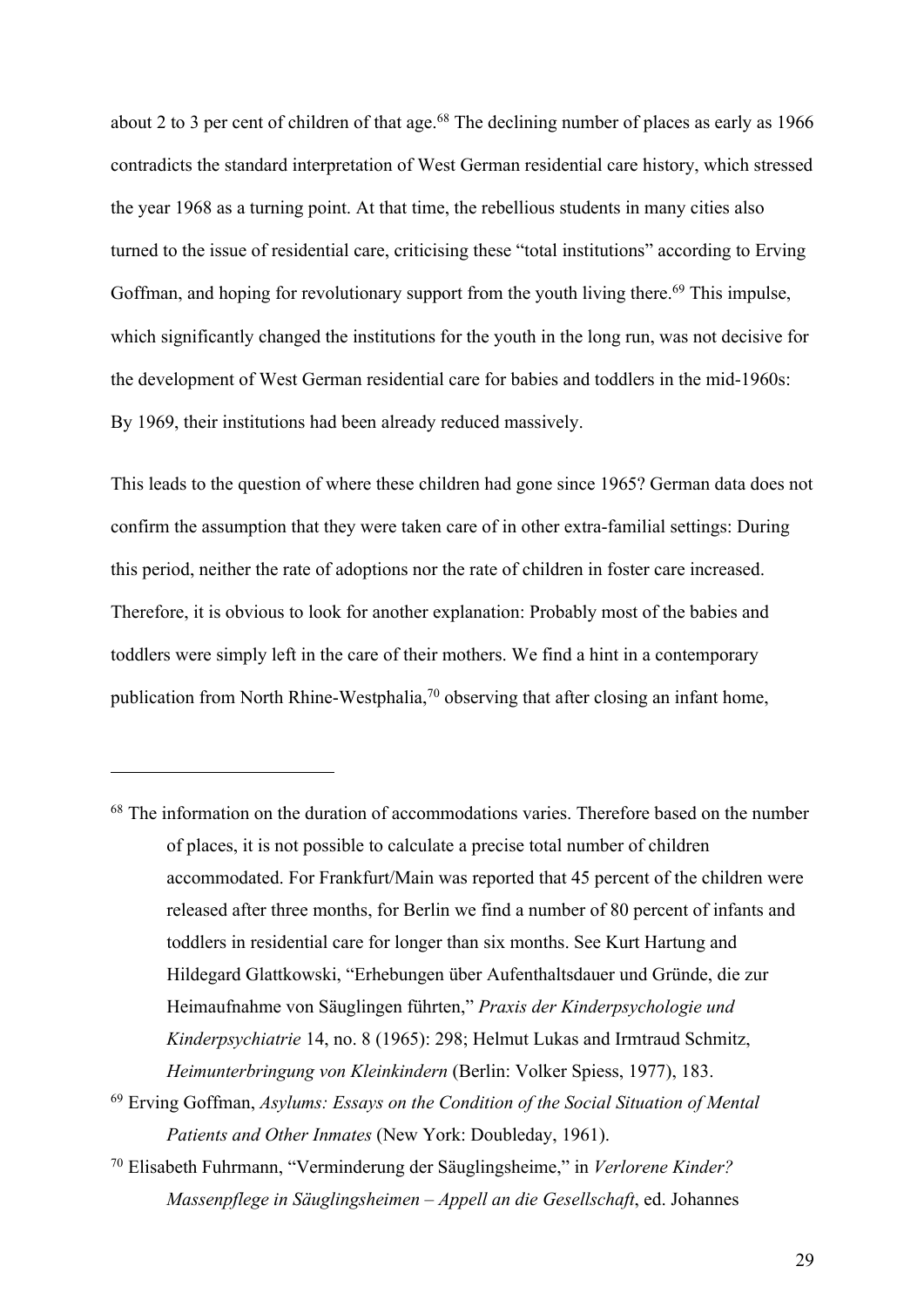nearly half of the 168 children under three years were brought to their mothers or other relatives. Obviously, the authorities were increasingly willing to accept that young children were brought up by their unmarried mothers – a slow liberalisation of West German society had begun. With growing public approval, single mothers also began to articulate their interests. They demanded, among others, amendments in the guardianship law, which succeeded in 1970. This change in paradigm allowed leaving children with their unmarried mothers. By the early 1970s, residential care for children under three years hardly existed anymore in West Germany.

## **Conclusion**

The accommodation of babies and toddlers in residential care was assessed in two ways in West Germany after 1945. In the immediate post-war years with their often miserable family situations – absent or dead parents, lack of housing and food – placing a child in an institution sometimes was without alternative, and sometimes appeared a comparatively good solution. But this practice extended until the late 1950s, being an answer of authorities to the West German stance on illegitimacy: single motherhood was considered a problem, and placing a small child in an institution appeared as a solution. This traditional tendency of authorities, which went back to the  $19<sup>th</sup>$  century was supported by contemporary ideas that infants primarily needed fresh air, healthy eating, and cleanliness. All of this was available in residential care. From this point of view, the newly built orphanage was a modern "baby hotel" that offered adequate living conditions for infants and toddlers and – as implicitly assumed – provided better care than the unmarried mothers.

The second answer followed upon the reception of John Bowlby`s early work on maternal

Pechstein, Elisabeth Siebenmorgen, and Dorothea Weitsch (München: Kösel, 1972), 47–52.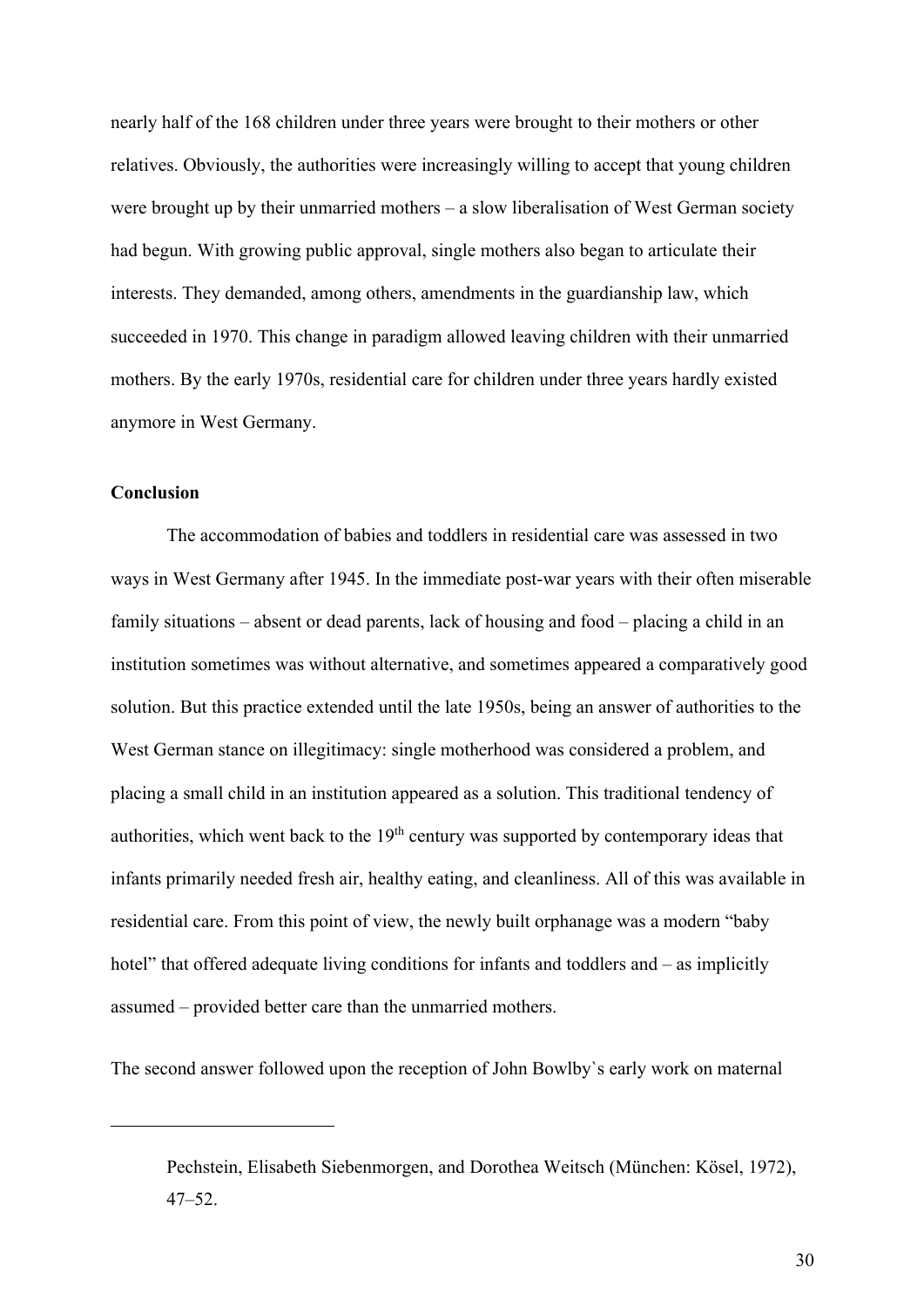deprivation. Less than two years after the publication of *Maternal Care and Mental Health*, Bowlby`s arguments were made known in West Germany by psychoanalytically trained medical professionals. The quick dissemination of his ideas massively influenced the discussions on residential care. In the 1950s, West German educators adopted this perspective in their practical publications – the academic pedagogy on residential care did not yet exist – which soon made "Bowlby" a cypher for criticising early placements in institutions.

Bowlby`s discursive success probably had several reasons. On the one hand, his work linked to older research on the risks of early residential care, often stemming from Germany and Austria. On the other hand, Bowlby`s clear theses in combination with several vivid films, e.g. by Bowlby`s colleague James Robertson and by René Spitz, had a high impact. Contemporary pedagogues and paediatricians unanimously reported that these films – documenting the suffering of small children in residential care and in hospitals – much impressed them. At the same time, Bowlby`s theory offered a coherent interpretation of what the films showed. After a few years of debate, changes were evident in practice: the expansion of residential care came to an end in the late 1950s, and local authorities began to leave babies and toddlers with their unmarried mothers instead of placing them in institutions. This turn in welfare policy, accompanied by a gradual reassessment of single motherhood, led to the complete abolishment of residential care in West Germany within a short time.

But this discourse and its effects remained limited. Unlike in Great Britain or the USA, where psychoanalytic and attachment ideas shaped general debates about child-rearing soon after the Second World War, "Bowlby" remained unknown to the general public in West Germany. Here, hardness and an orientation towards strict rules remained the essential principles of education for a long time, permeated by the fear of spoiling a child. In this sense, the reception of Bowlby`s monograph from 1951 was an early exception, with the debate confined to a small circle of experts without interference from "outside". Concerned non